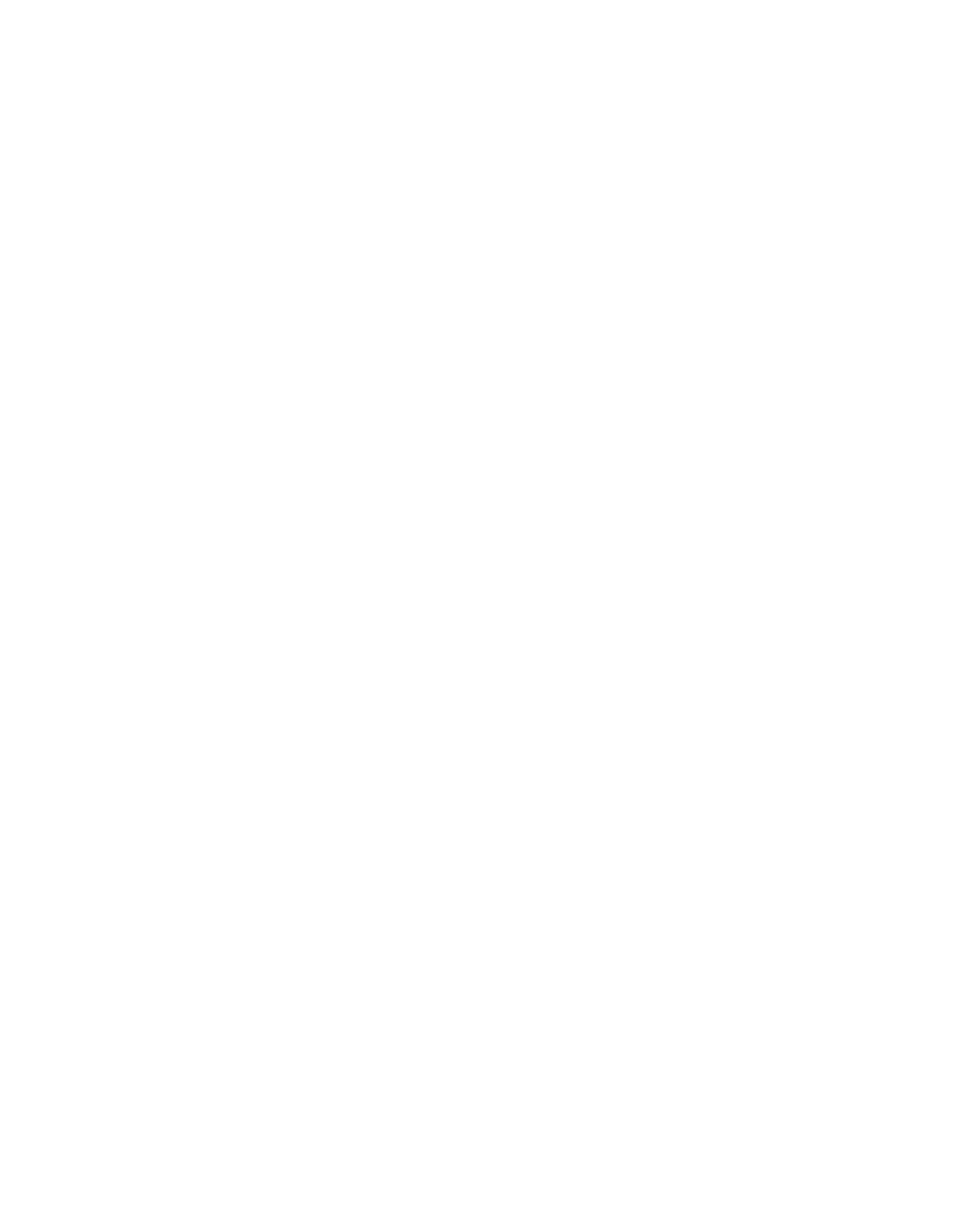# Tesseract User Guide

| $\mathbf{1}$            | <b>Introduction</b><br>1.1<br>1.2                                                           | $\overline{3}$<br>$\overline{3}$<br>$\overline{3}$ |
|-------------------------|---------------------------------------------------------------------------------------------|----------------------------------------------------|
| $\overline{2}$          | <b>Connecting to Tesseract</b><br>2.1<br>2.2<br><b>SSH Clients</b><br>2.3                   | $\overline{7}$<br>$\overline{7}$<br>8<br>10        |
| $\mathbf{3}$            | <b>Data Transfer Guide</b><br>3.1<br>3.2<br>3.3                                             | 11<br>11<br>11<br>11                               |
| $\overline{\mathbf{4}}$ | <b>File and Resource Management</b><br>4.1<br>4.2<br>4.3<br>4.4<br>4.5<br>4.6<br>4.7<br>4.8 | 13<br>13<br>13<br>14<br>14<br>14<br>16<br>16<br>17 |
| 5                       | <b>Application Development Environment</b><br>5.1<br>5.2<br>5.3<br>5.4<br>5.5               | 19<br>19<br>20<br>21<br>22<br>23                   |
| 6                       | <b>Running Jobs on Tesseract</b><br>6.1<br>6.2<br>6.3<br>6.4<br>6.5                         | 25<br>25<br>26<br>27<br>27<br>27                   |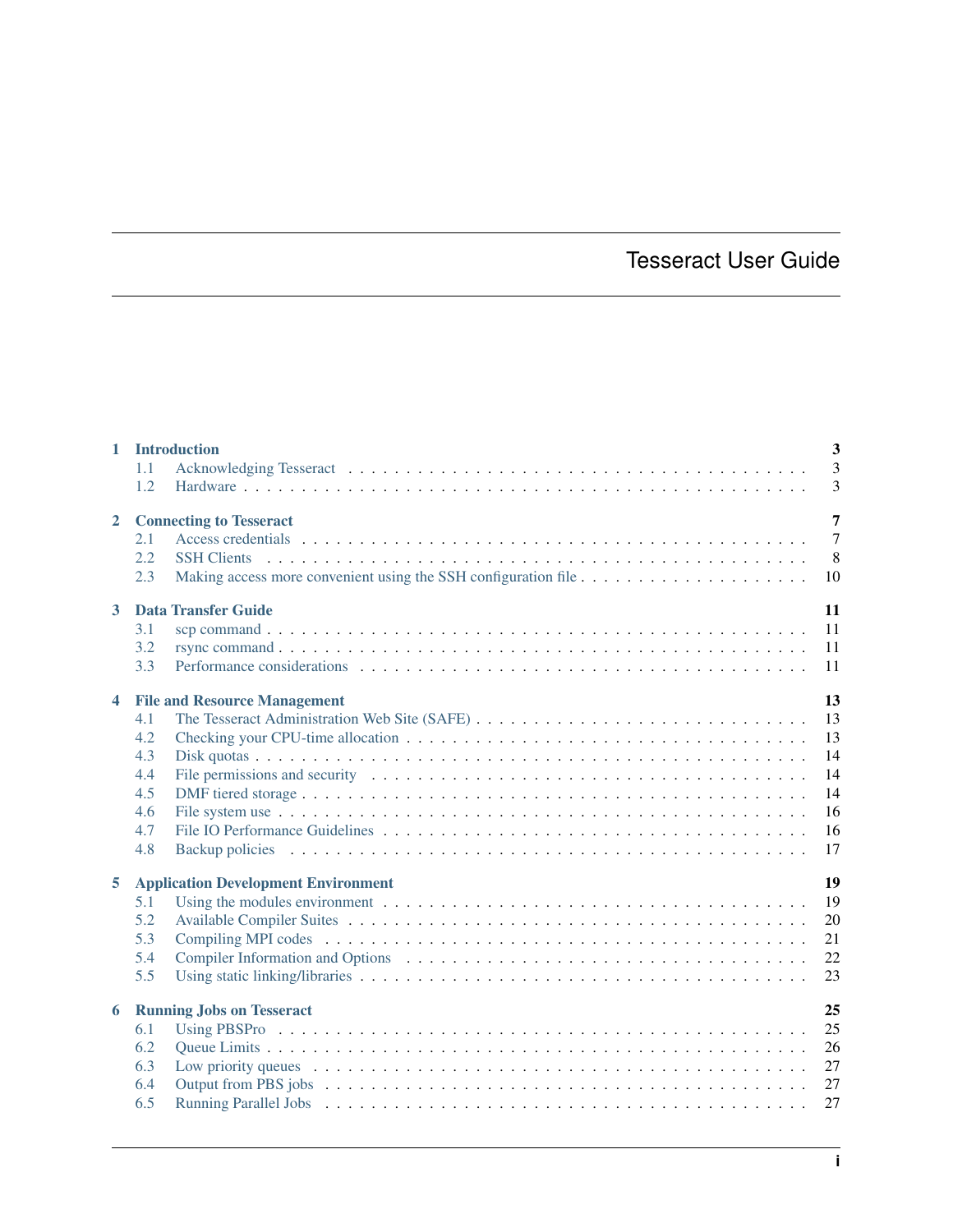|   | 6.6<br>6.7<br>6.8<br>6.9                  |                                          | 28<br>28<br>30<br>32 |  |  |  |  |  |
|---|-------------------------------------------|------------------------------------------|----------------------|--|--|--|--|--|
| 7 |                                           | <b>Using the Tesseract GPU Nodes</b>     | 33                   |  |  |  |  |  |
|   | 7.1                                       |                                          | 33                   |  |  |  |  |  |
|   | 7.2                                       |                                          | 34                   |  |  |  |  |  |
| 8 |                                           | <b>References and further reading</b>    | 35                   |  |  |  |  |  |
|   | 8.1                                       |                                          | 35                   |  |  |  |  |  |
|   | 8.2                                       |                                          | 35                   |  |  |  |  |  |
|   | 8.3                                       |                                          | 35                   |  |  |  |  |  |
|   | 8.4                                       |                                          | 36                   |  |  |  |  |  |
|   | 8.5                                       |                                          | 36                   |  |  |  |  |  |
|   | 8.6                                       |                                          | 36                   |  |  |  |  |  |
| 9 |                                           | Intel MKL: BLAS, LAPACK, ScaLAPACK       | 37                   |  |  |  |  |  |
|   | 9.1                                       |                                          | 37                   |  |  |  |  |  |
|   | 9.2                                       |                                          | 38                   |  |  |  |  |  |
|   |                                           | <b>10 Terms and Conditions of Access</b> | 39                   |  |  |  |  |  |
|   | 10.1                                      |                                          | 39                   |  |  |  |  |  |
|   | 10.2                                      |                                          | 40                   |  |  |  |  |  |
|   | 10.3                                      |                                          | 40                   |  |  |  |  |  |
|   | 11 Personal Data and Privacy Policy<br>41 |                                          |                      |  |  |  |  |  |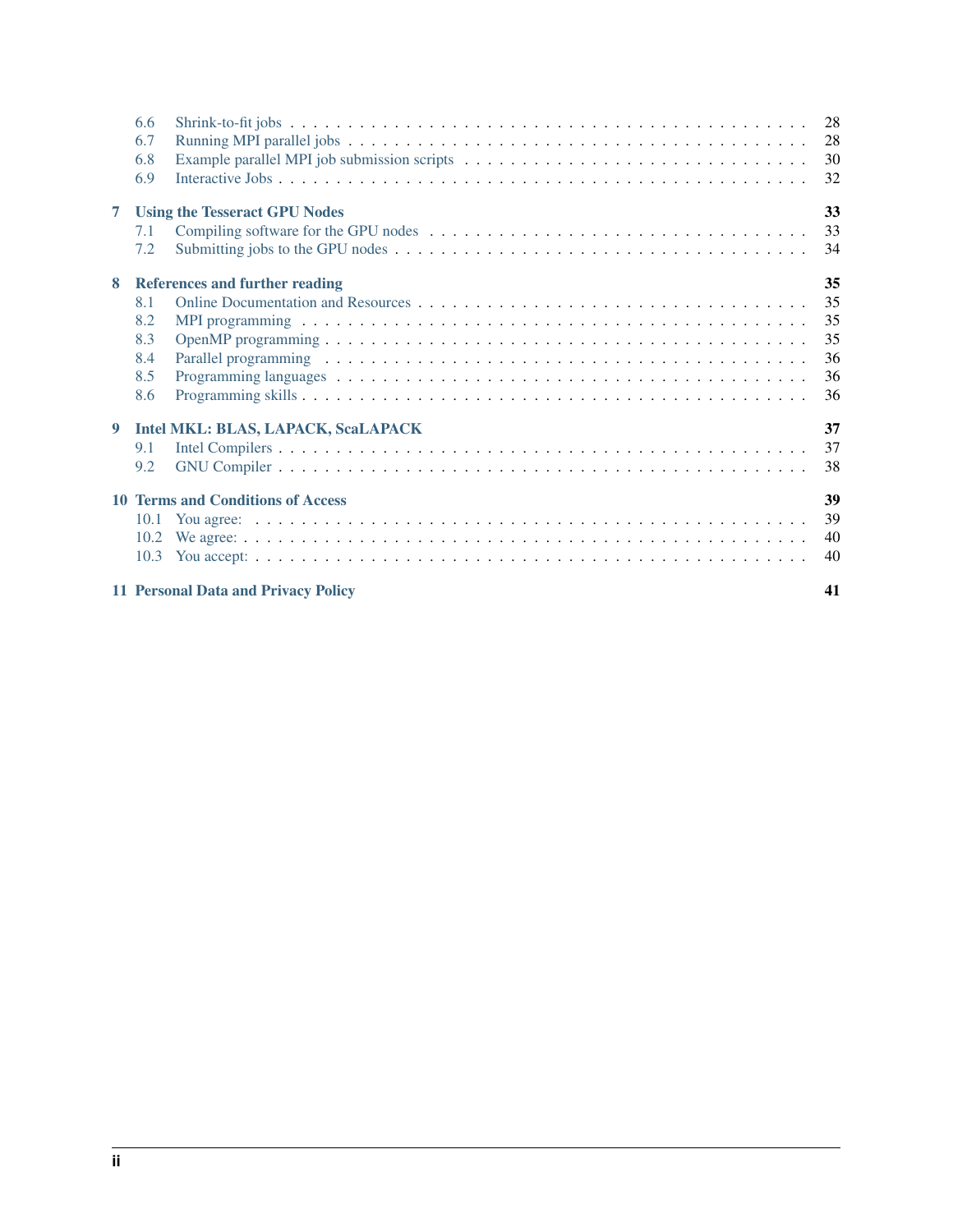The DiRAC Extreme Scaling service is an HPC service hosted and run by [The University of Edinburgh](http://www.ed.ac.uk) and [EPCC.](http://www.epcc.ed.ac.uk) It is part of the [STFC](http://www.stfc.ac.uk) [DiRAC National HPC Service.](http://www.dirac.ac.uk)

DiRAC Extreme Scaling (also known as Tesseract) is available to industry, commerce and academic researchers. For information on how to get access to the system please see the [DiRAC website.](http://www.dirac.ac.uk)

The Tesseract compute service is based around an HPE SGI 8600 system with 1476 compute nodes. There are 1468 standard compute nodes, each with two 2.1 GHz, 12-core Intel Xeon (Skylake) Silver 4116 processors and 96 GB of memory. In addition, there are 8 GPU compute nodes each with two 2.1 GHz, 12-core Intel Xeon (Skylake) Silver 4116 processors; 96 GB of memory; and 4 NVidia V100 (Volta) GPU accelerators connected over NVlink. All compute nodes are connected together by a single Intel Omni-Path fabric and all nodes access the 3 PB Lustre file system. As well as the fast, parallel Lustre storage, Tesseract also provides a tiered storage solution based on zero watt disk storage and tape storage built using HPE DMF.

This documentation covers:

- Tesseract User Guide: general information on how to use Tesseract
- Software Libraries: notes on compiling against specific libraries on Tesseract. Most libraries work *as expected* so no additional notes are required however a small number require specific documentation

Information on using the SAFE web interface for managing accounts and reporting on your usage on Tesseract (and DiRAC as a whole) can be found on the [DiRAC SAFE Documentation](http://dirac-safe.readthedocs.io)

This documentation draws on the [Cirrus Tier2 National HPC Service Documentation](http://cirrus.readthedocs.io) and the documentation for the [ARCHER National Supercomputing Service.](http://www.archer.ac.uk)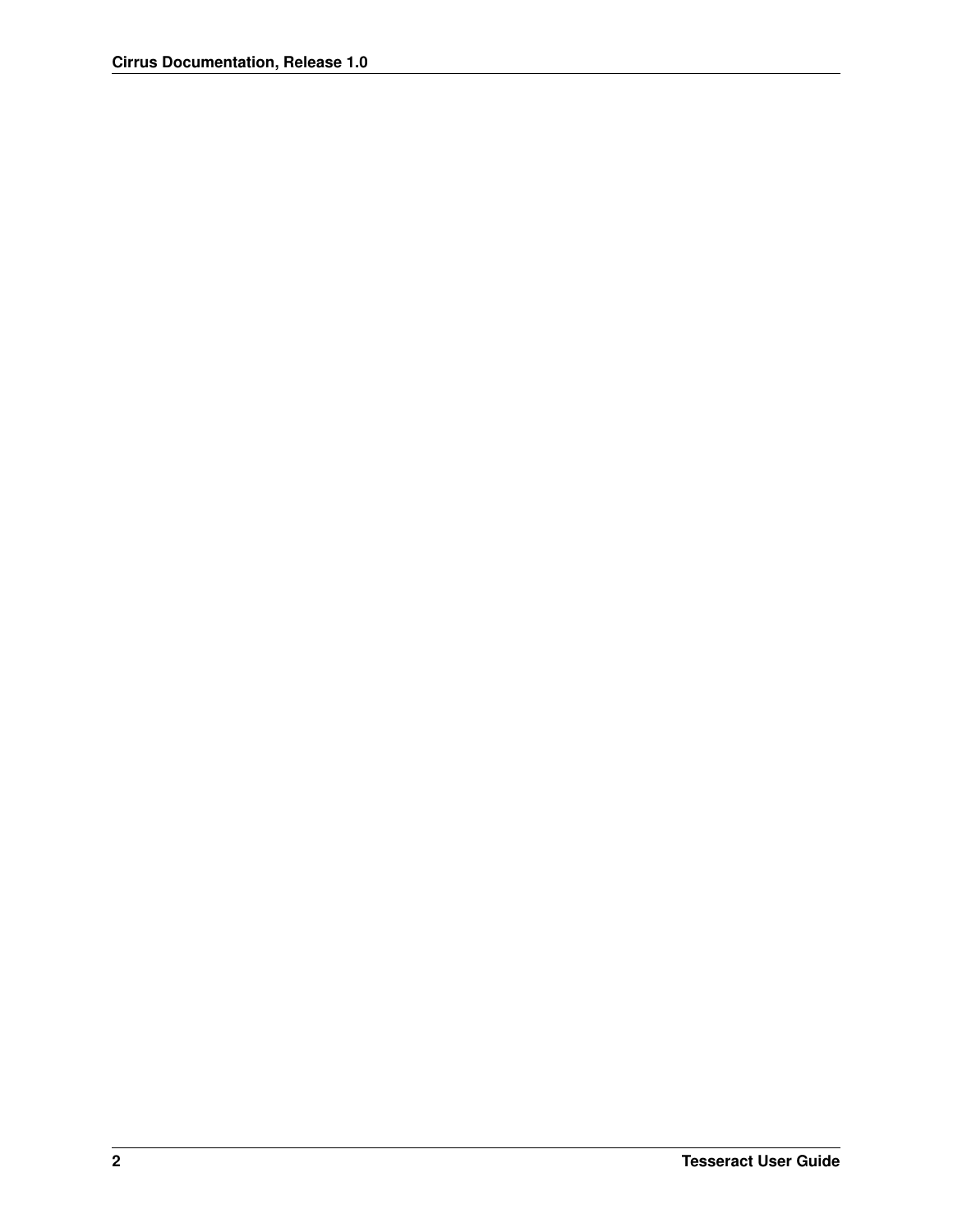# CHAPTER<sup>1</sup>

## Introduction

<span id="page-6-0"></span>This guide is designed to be a reference for users of the high-performance computing (HPC) facility: Tesseract. It provides all the information needed to access the system, transfer data, manage your resources (disk and compute time), submit jobs, compile programs and manage your environment.

## <span id="page-6-1"></span>**1.1 Acknowledging Tesseract**

You should use the following phrase to acknowledge Tesseract in all research outputs that have used the facility: *This work used the DiRAC Extreme Scaling HPC Service (https://www.dirac.ac.uk).* You should also tag outputs with the keyword *DiRAC* whenever possible.

## <span id="page-6-2"></span>**1.2 Hardware**

The current Extreme Scaling compute provision (Tesseract) consists of 1468 standard compute nodes and 8 GPU compute nodes connected together by a single Intel OPA fabric.

There are 2 login nodes that share a common software environment and file system with the compute nodes.

### **1.2.1 Standard Compute Nodes**

Tesseract standard compute nodes each contain two 2.1 GHz, 12-core Intel Xeon Silver 4116 (Skylake) series processors. Each of the cores in these processors support 2 hardware threads (Hyperthreads), which are disabled by default.

There are 1468 standard compute nodes on Tesseract giving a total of 35,232 cores.

The compute nodes on Tesseract have 96 GB of memory shared between the two processors. The memory is arranged in a non-uniform access (NUMA) form: each 12-core processor is a single NUMA region with local memory of 48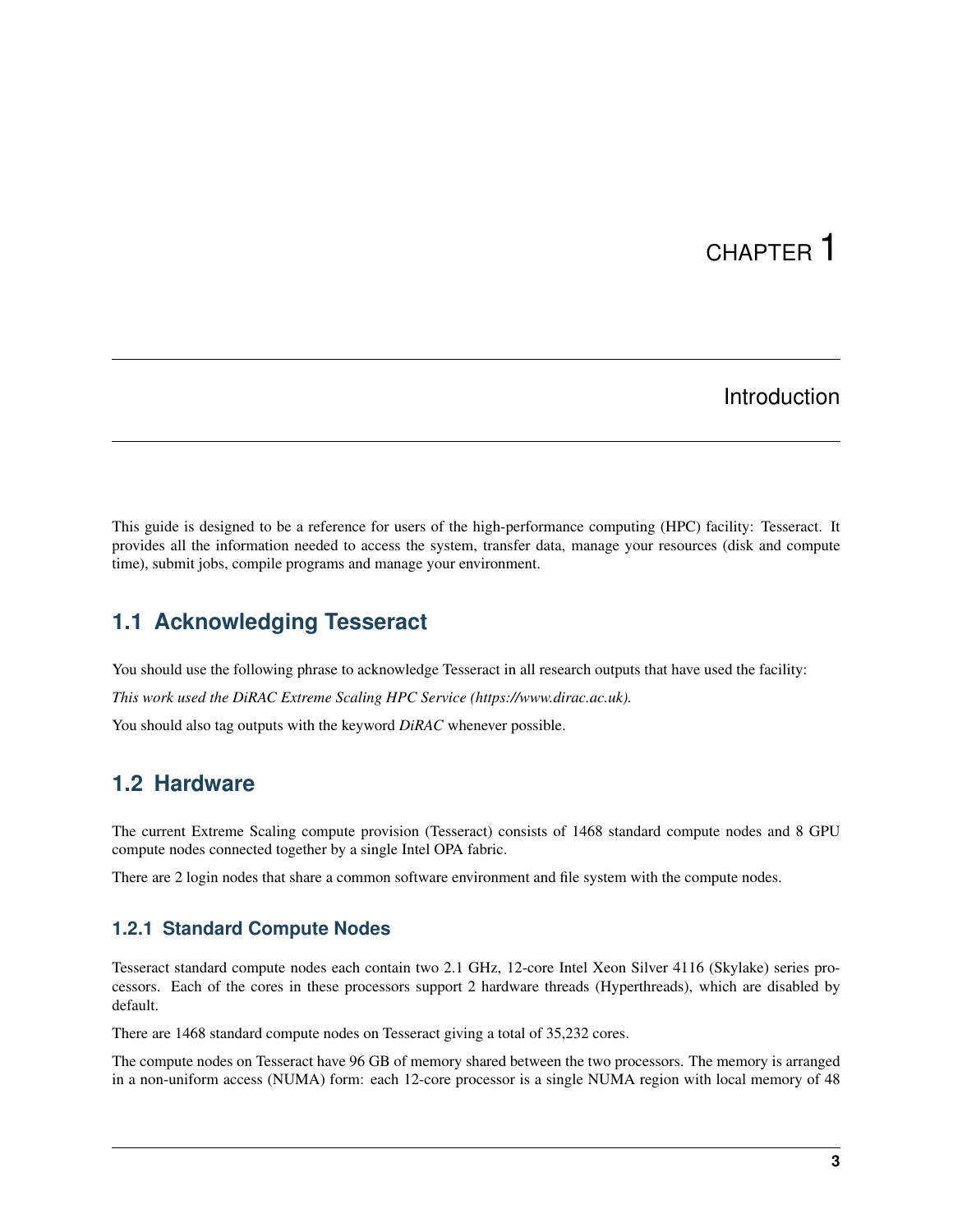GB. Access to the local memory by cores within a NUMA region has a lower latency than accessing memory on the other NUMA region.

There are three levels of cache, configured as follows:

- L1 Cache 32 KB Instr., 32 KB Data (per core)
- L2 Cache 1 MB (per core)
- L3 Cache 16.5 MB (shared)

### **1.2.2 GPU Compute Nodes**

Tesseract GPU compute nodes each contain two 2.1 GHz, 12-core Intel Xeon Silver 4116 (Skylake) series processors. Each of the cores in these processors support 2 hardware threads (Hyperthreads), which are disabled by default. The nodes also each contain four NVIDIA Tesla V100-PCIE-16GB (Volta) GPU accelerators connected to the host processors and each other via [NVLink][\(https://www.nvidia.com/en-gb/data-center/nvlink/\)](https://www.nvidia.com/en-gb/data-center/nvlink/).

There are 8 GPU compute nodes on Tesseract giving a total of 192 cores and 64 GPU accelerators.

The compute nodes on Tesseract have 96 GB of memory shared between the two processors. The memory is arranged in a non-uniform access (NUMA) form: each 12-core processor is a single NUMA region with local memory of 48 GB. Access to the local memory by cores within a NUMA region has a lower latency than accessing memory on the other NUMA region.

There are three levels of cache, configured as follows:

- L1 Cache 32 KB Instr., 32 KB Data (per core)
- L2 Cache 1 MB (per core)
- L3 Cache 16.5 MB (shared)

### **1.2.3 OPA Interconnect**

The system has a single Intel OPA fabric and every compute node and login node has a single OPA interface. The Lustre file system servers have two connections to the OPA fabric and all Lustre file system IO traverses the OPA fabric.

### **1.2.4 File systems and Data Infrastructure**

There is currently a single Lustre parallel file system available on Tesseract: /tessfs1 is a Lustre parallel file system desgined to give high read/write bandwidth for parallel I/O operations.

The Lustre file system has a total of 3 PB available. The login and compute nodes mount the storage as /tessfs1, and all home and work directories are available on all nodes.

The compute nodes are diskless. Each node boots from a cluster management noded called the Rack Leader and NFS mounts the root file system from this management node.

Note: Data on the Lustre file system is automatically backed up to a separate tape library.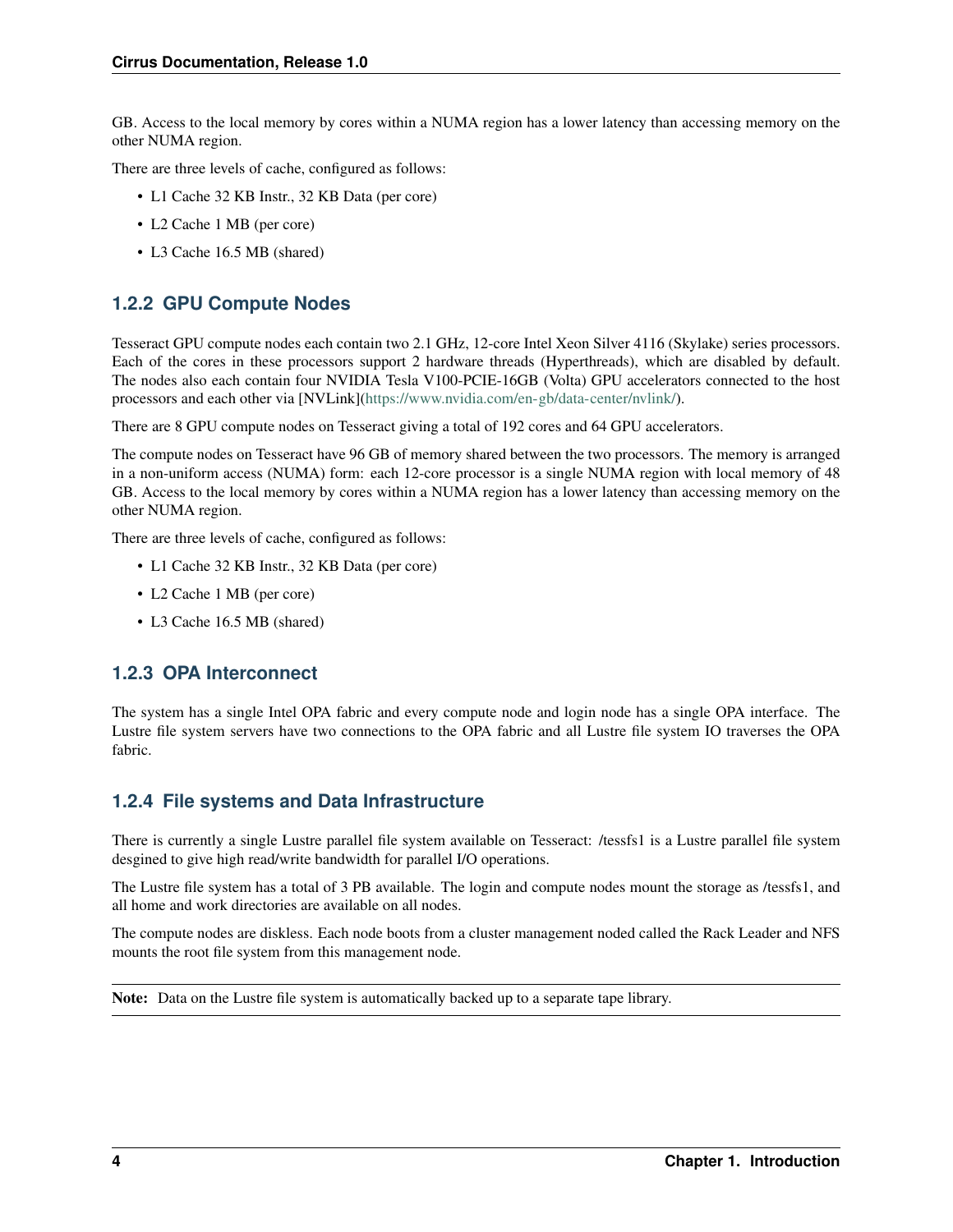### **1.2.5 Parallel I/O**

For a description of the terms associated with Lustre parallel file systems please see the description on Wikipedia:

• [Lustre File Systems Description](https://en.wikipedia.org/wiki/Lustre_(file_system))

The default striping on the Lustre filesystem is 1 stripe, and the default stripe size is 1 MiB.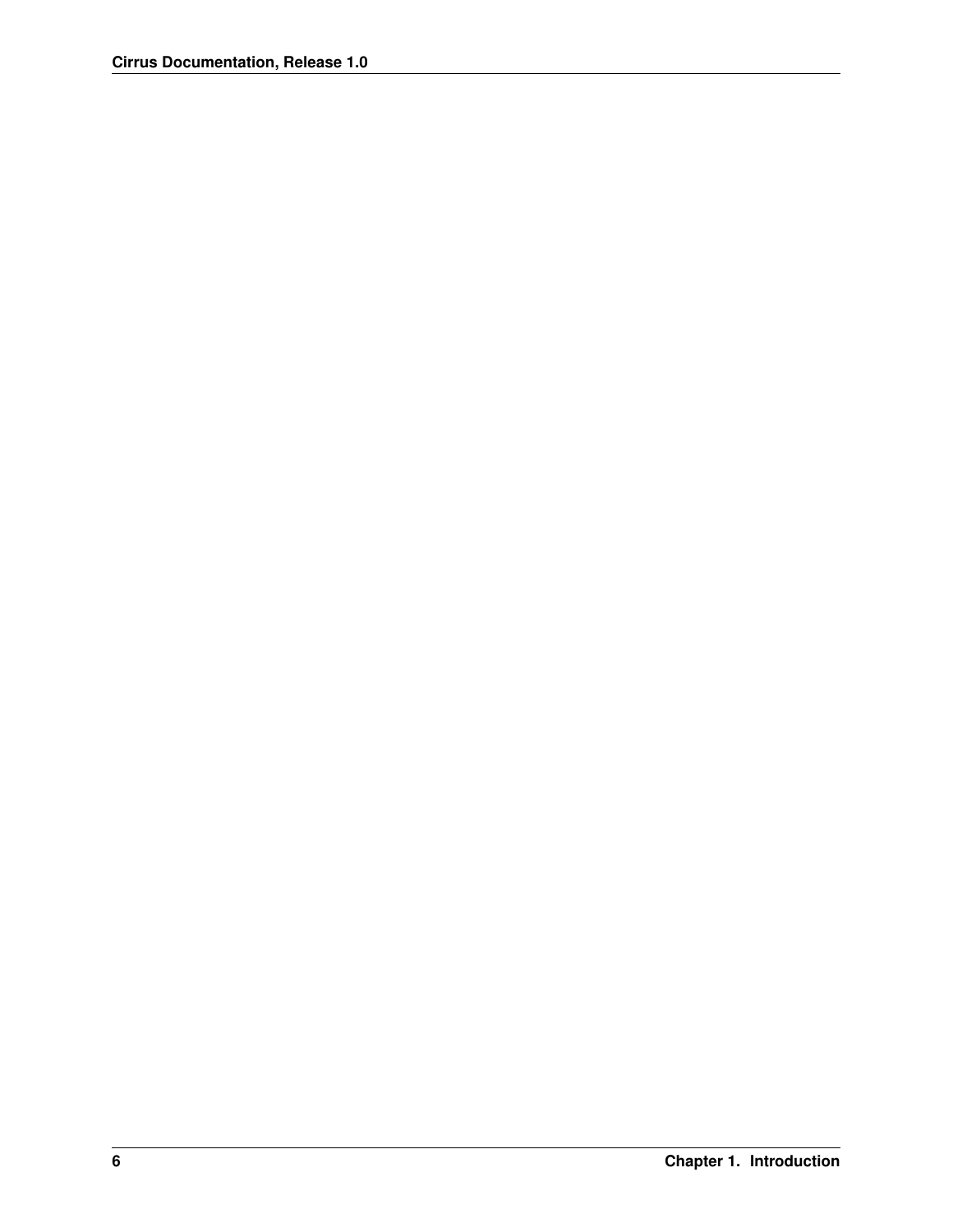### Connecting to Tesseract

<span id="page-10-0"></span>On the Tesseract system, interactive access can be achieved via SSH, either directly from a command line terminal or using an SSH client. In addition data can be transferred to and from the Tesseract system using scp from the command line or by using a file transfer client.

This section covers the basic connection methods.

### <span id="page-10-1"></span>**2.1 Access credentials**

To access Tesseract, you need to use two credentials: your password and an SSH key pair protected by a passphrase. You can find more detailed instructions on how to set up your credentials to access Tesseract from Windows, macOS and Linux below.

#### **2.1.1 SSH Key Pairs**

You will need to generate an SSH key pair protected by a passphrase to access Tesseract.

Using a terminal (the command line), set up a key pair that contains your e-mail address and enter a passphrase you will use to unlock the key:

```
ssh-keygen -t rsa -C "your@email.com"
...
-bash-4.1$ ssh-keygen -t rsa -C "your@email.com"
Generating public/private rsa key pair.
Enter file in which to save the key (/Home/user/.ssh/id_rsa): [Enter]
Enter passphrase (empty for no passphrase): [Passphrase]
Enter same passphrase again: [Passphrase]
Your identification has been saved in /Home/user/.ssh/id_rsa.
Your public key has been saved in /Home/user/.ssh/id_rsa.pub.
The key fingerprint is:
03:d4:c4:6d:58:0a:e2:4a:f8:73:9a:e8:e3:07:16:c8 your@email.com
The key's randomart image is:
```
(continues on next page)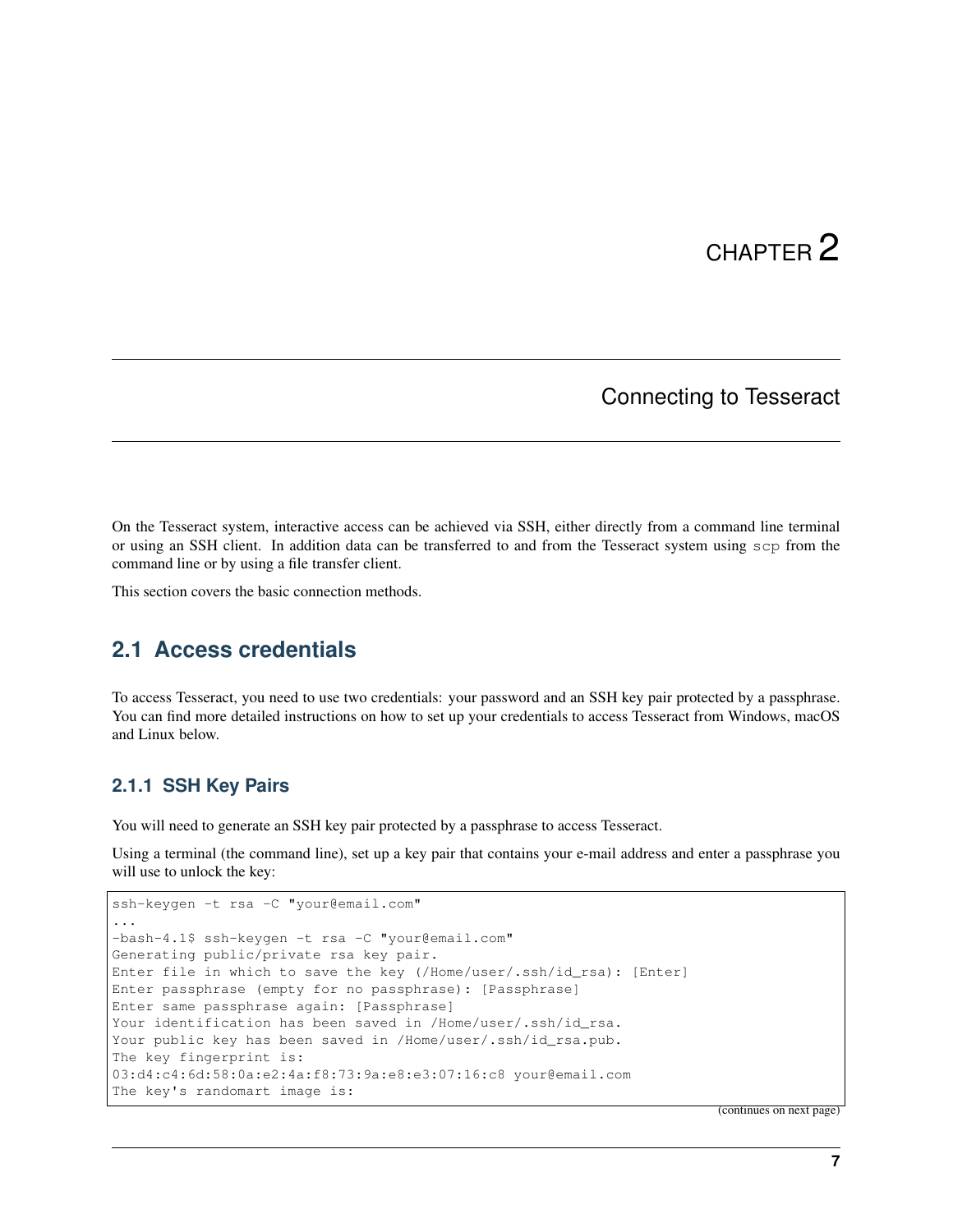(continued from previous page)

```
+--[ RSA 2048]----+
     | . ...+o++++. |
| \cdot | . . . = 0..
|+ . . .......o o |
|OE .
|o = . S
|\cdot + \cdot + \cdot||. 00
|. . |
| \cdot |.
+-----------------+
```
(remember to replace ["your@email.com"](mailto:your@email.com) with your e-mail address).

### **2.1.2 Upload public part of key pair to DiRAC SAFE**

You should now upload the public part of your SSH key pair to the DiRAC SAFE by following the instructions at:

• [Upload your SSH key to SAFE](https://dirac-safe.readthedocs.io/en/latest/safe-guide-users.html#how-to-add-an-ssh-key-to-your-safe-account)

Once you have done this, your SSH key will be added to your Tesseract account.

Remember, you will need to use both an SSH key and password to log into Tesseract so you will also need to collect your initial password before you can log into Tesseract. We cover this next.

### **2.1.3 Initial passwords**

The SAFE web interface is used to provide your initial password for logging onto Tesseract (see the [DiRAC SAFE](https://dirac-safe.readthedocs.io) [Documentation](https://dirac-safe.readthedocs.io) for more details on requesting accounts and picking up passwords).

Note: you may now change your password on the Tesseract machine itself using the *passwd* command or when you are prompted the first time you login. This change will not be reflected in the SAFE. If you forget your password, you should use the SAFE to request a new one-shot password.

# <span id="page-11-0"></span>**2.2 SSH Clients**

Interaction with Tesseract is done remotely, over an encrypted communication channel, Secure Shell version 2 (SSH-2). This allows command-line access to one of the login nodes of a Tesseract, from which you can run commands or use a command-line text editor to edit files. SSH can also be used to run graphical programs such as GUI text editors and debuggers when used in conjunction with an X client.

### **2.2.1 Logging in from Linux and MacOS**

Linux distributions and MacOS each come installed with a terminal application that can be use for SSH access to the login nodes. Linux users will have different terminals depending on their distribution and window manager (e.g. GNOME Terminal in GNOME, Konsole in KDE). Consult your Linux distribution's documentation for details on how to load a terminal.

MacOS users can use the Terminal application, located in the Utilities folder within the Applications folder.

You can use the following command from the terminal window to login into Tesseract: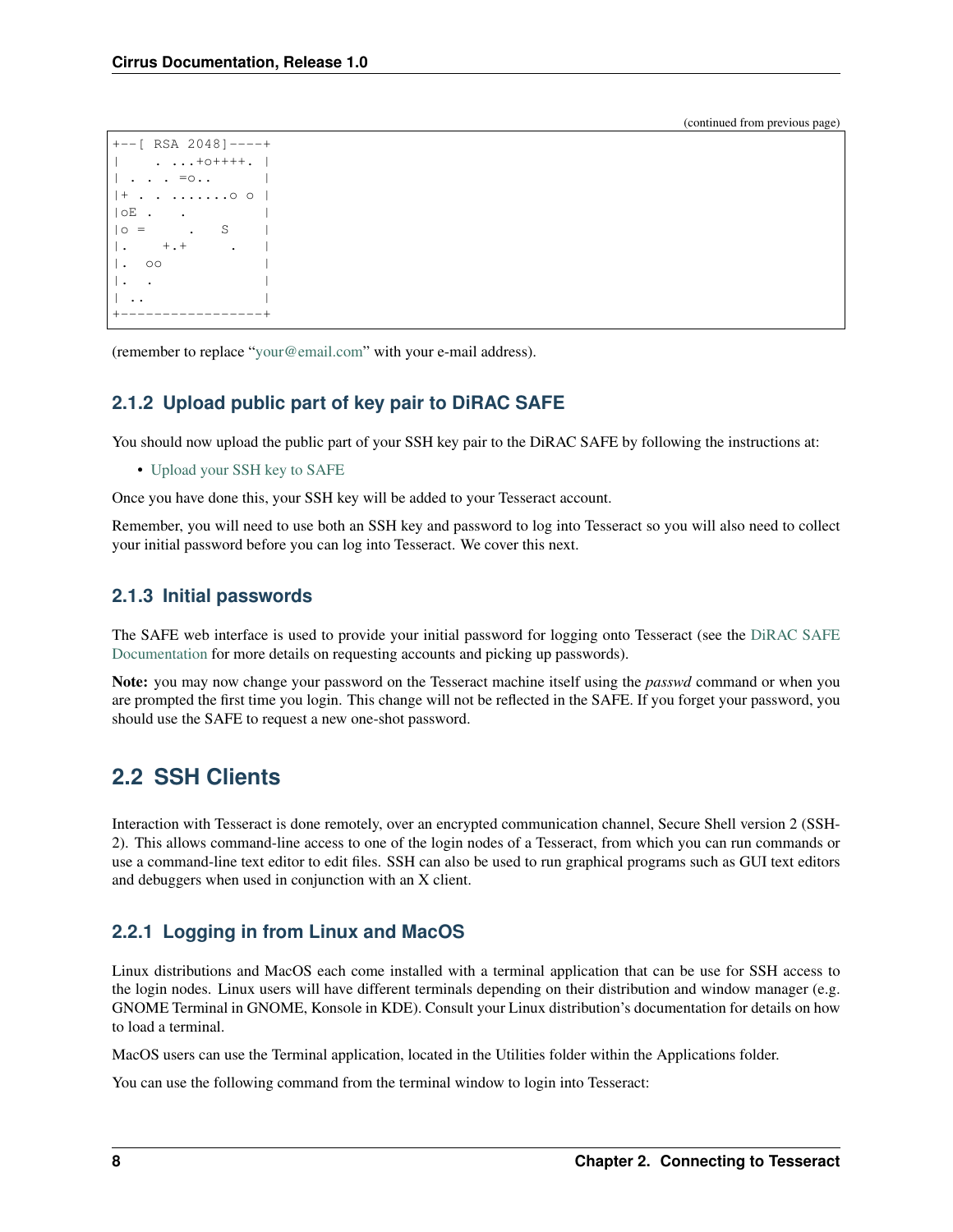ssh username**@tesseract**.dirac.ed.ac.uk

You will first be prompted for the passphrase associated with your SSH key pair. Once you have entered your passphrase successfully, you will then be prompted for your password. You need to enter both correctly to be able to access Tesseract.

**Note:** If your SSH key pair is not stored in the default location (usually  $\sim$  /.ssh/id\_rsa) on your local system, you may need to specify the path to the private part of the key wih the -i option to ssh. For example, if your key is in a file called keys/id\_rsa\_tesseract you would use the command ssh -i keys/id\_rsa\_tesseract username@tesseract.dirac.ed.ac.uk to log in.

Note: When you first log into Tesseract, you will be prompted to change your initial password. This is a three step process:

- 1. When promoted to enter your ldap password: Re-enter the password you retrieved from SAFE
- 2. When prompted to enter your new password: type in a new password
- 3. When prompted to re-enter the new password: re-enter the new password

Your password has now been changed

To allow remote programs, especially graphical applications to control your local display, such as being able to open up a new GUI window (such as for a debugger), use:

ssh -X username**@tesseract**.dirac.ed.ac.uk

Some sites recommend using the  $-Y$  flag. While this can fix some compatibility issues, the  $-X$  flag is more secure.

Current MacOS systems do not have an X window system. Users should install the XQuartz package to allow for SSH with X11 forwarding on MacOS systems:

• [XQuartz website](http://www.xquartz.org/)

#### **2.2.2 Logging in from Windows using MobaXterm**

A typical Windows installation will not include a terminal client, though there are various clients available. We recommend all our Windows users to download and install MobaXterm to access Tesseract. It is very easy to use and includes an integrated X server with SSH client to run any graphical applications on Tesseract.

You can download MobaXterm Home Edition (Installer Edition) from the following link:

• [Install MobaXterm](http://mobaxterm.mobatek.net/download-home-edition.html)

Double-click the downloaded Microsoft Installer file (.msi), and the Windows wizard will automatically guides you through the installation process. Note, you might need to have administrator rights to install on some Windows OS. Also make sure to check whether Windows Firewall hasn't blocked any features of this program after installation.

Start MobaXterm using, for example, the icon added to the Start menu during the installation process.

If you would like to run any small remote GUI applications, then make sure to use -X option along with the ssh command (see above) to enable X11 forwarding, which allows you to run graphical clients on your local X server.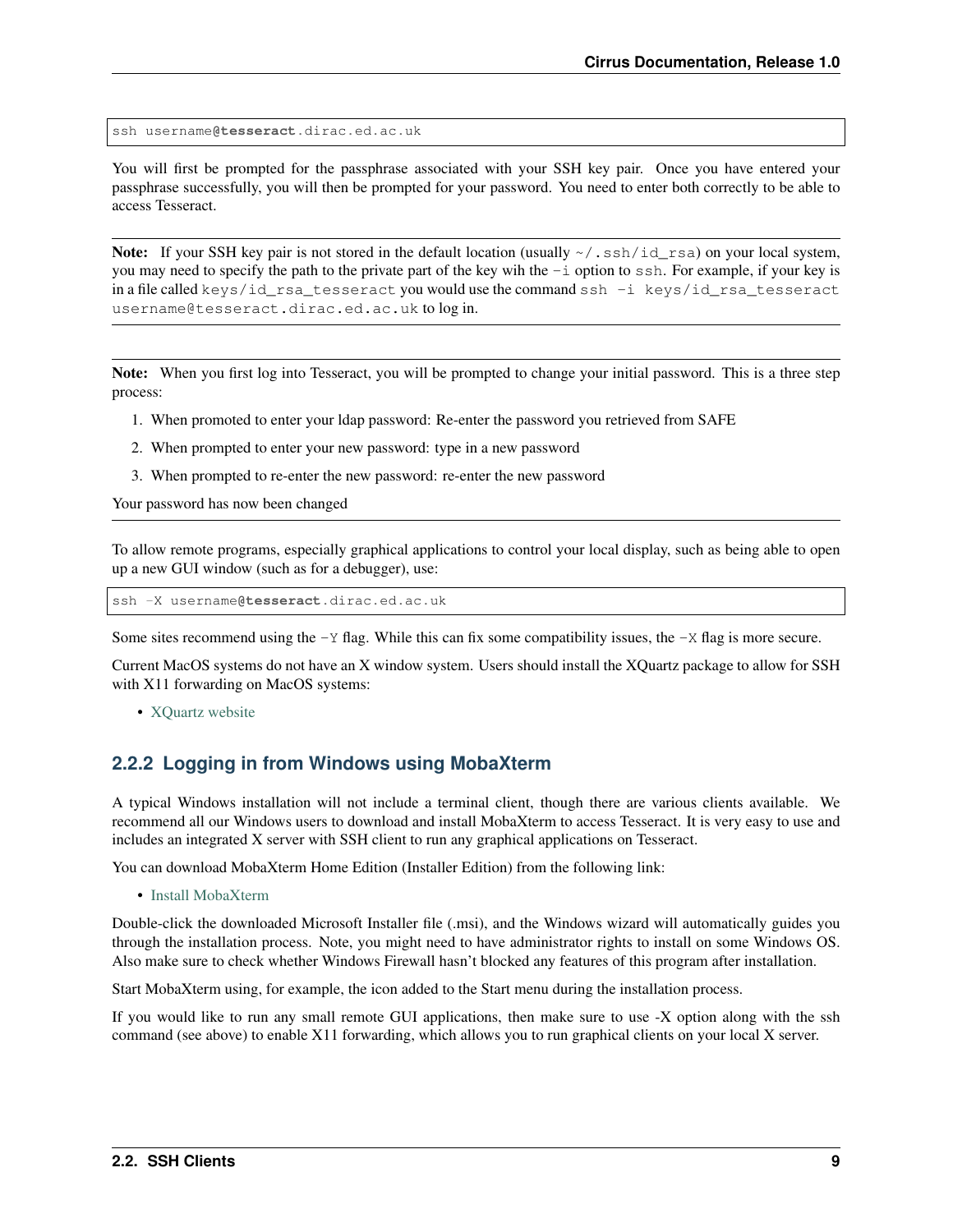## <span id="page-13-0"></span>**2.3 Making access more convenient using the SSH configuration file**

Typing in the full command to login or transfer data to Tesseract can become tedious as it often has to be repeated many times. You can use the SSH configuration file, usually located on your local machine at .ssh/config to make things a bit more convenient.

Each remote site (or group of sites) can have an entry in this file which may look something like:

```
Host tesseract
  HostName tesseract.dirac.ed.ac.uk
  User username
```
(remember to replace username with your actual username!).

The Host tesseract line defines a short name for the entry. In this case, instead of typing ssh username@tesseract.dirac.ed.ac.uk to access the Tesseract login nodes, you could use ssh tesseract instead. The remaining lines define the options for the tesseract host.

- Hostname tesseract.dirac.ed.ac.uk defines the full address of the host
- User username defines the username to use by default for this host (replace username with your own username on the remote host)

Now you can use SSH to access Tesseract without needing to enter your username or the full hostname every time:

-bash-4.1\$ ssh tesseract

You can set up as many of these entries as you need in your local configuration file. Other options are available. See the ssh\_config man page (or man ssh\_config on any machine with SSH installed) for a description of the SSH configuration file. You may find the IdentityFile option useful if you have to manage multiple SSH key pairs for different systems as this allows you to specify which SSH key to use for each system.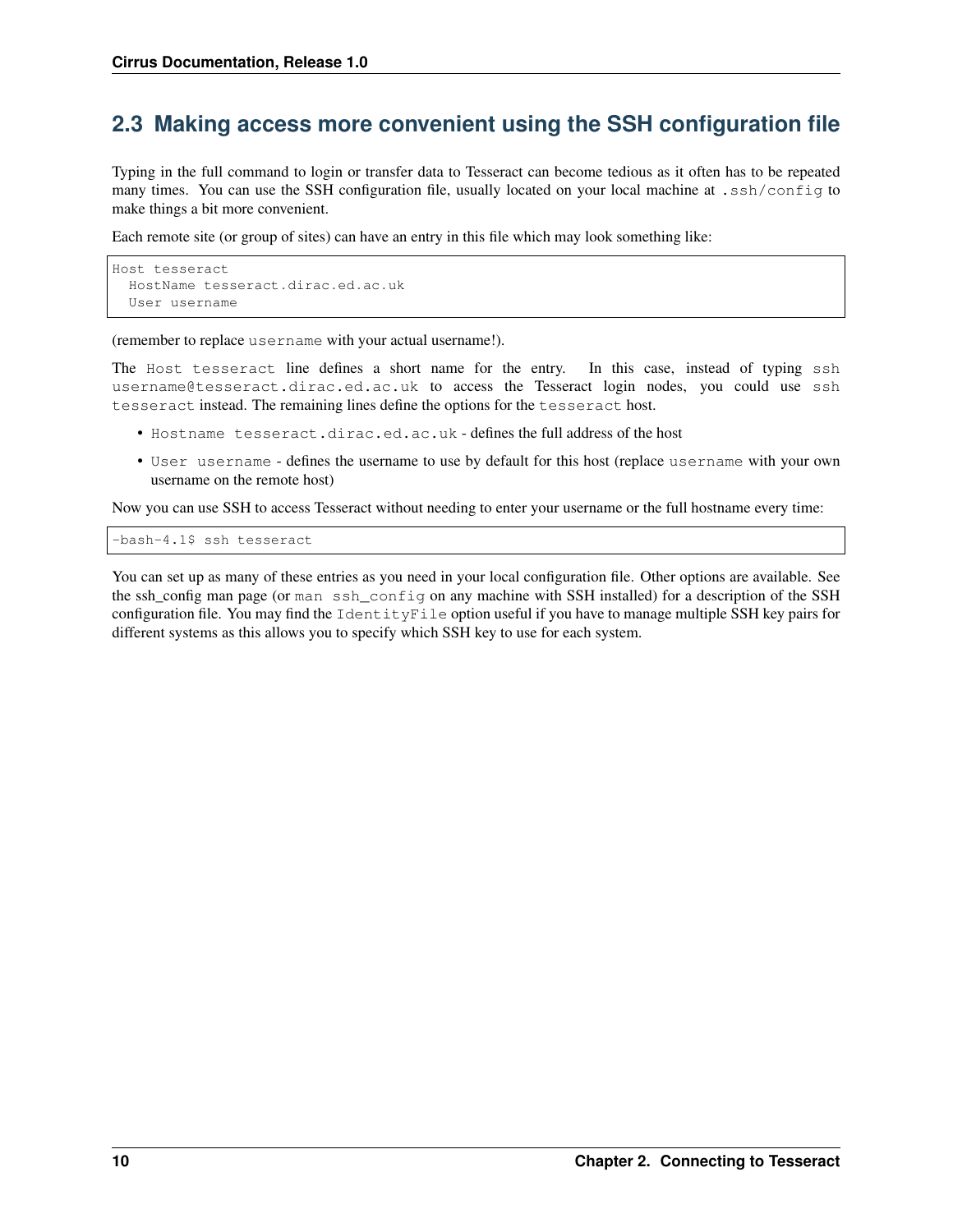### Data Transfer Guide

<span id="page-14-0"></span>This section covers the different ways that you can transfer data on to and off Tesseract.

### <span id="page-14-1"></span>**3.1 scp command**

The scp command creates a copy of a file, or if given the  $-r$  flag a directory, on a remote machine. Below shows an example of the command to transfer a single file to Tesseract:

scp [options] source\_file user**@tesseract**.dirac.ed.ac.uk:[destination]

In the above example, the [destination] is optional, as when left out scp will simply copy the source into the users home directory.

### <span id="page-14-2"></span>**3.2 rsync command**

The rsync command creates a copy of a file, or if given the  $-r$  flag a directory, at the given destination, similar to scp above. However, given the -a option rsync can also make exact copies (including permissions), this is referred to as 'mirroring'. In this case the rsync command is executed with ssh to create the copy of a remote machine. To transfer files to Tesseract the command should have the form:

rsync [options] -e ssh source user**@tesseract**.dirac.ed.ac.uk:[destination]

In the above example, the [destination] is optional, as when left out rsync will simply copy the source into the users home directory.

## <span id="page-14-3"></span>**3.3 Performance considerations**

Tesseract is capable of generating data at a rate far greater than the rate at which this can be downloaded. In practice, it is expected that only a portion of data generated on Tesseract will be required to be transfered back to users' local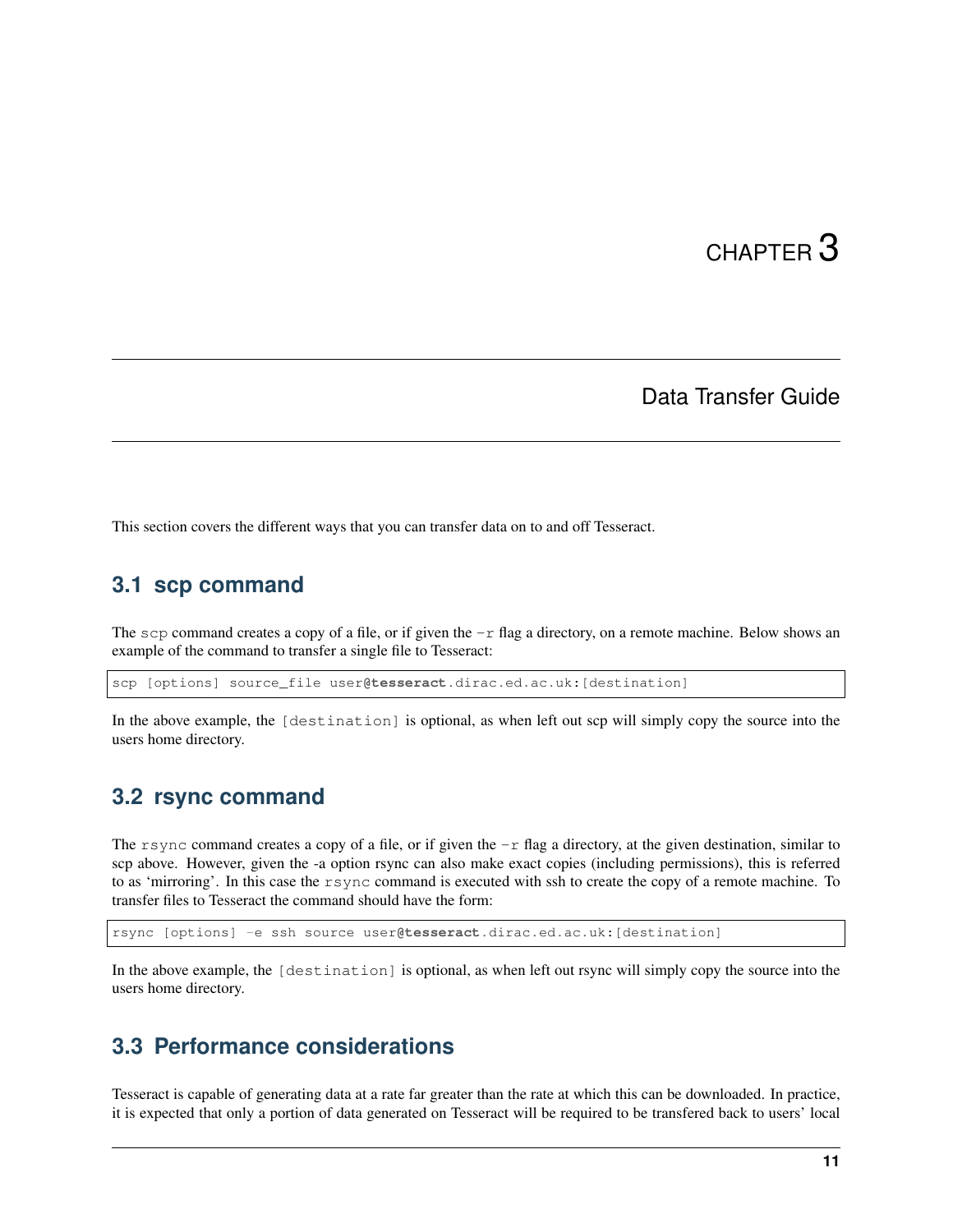storage - the rest will be, for example, intermediate or checkpoint files required for subsequent runs. However, it is still essential that all users try to transfer data to and from Tesseract as efficiently as possible. The most obvious ways to do this are:

- 1. Only transfer those files that are required for subsequent analysis, visualisation and/or archiving. Do you really need to download those intermediate result or checkpointing files? Probably not.
- 2. Combine lots of small files into a single tar file, to reduce the overheads associated in initiating data transfers.
- 3. Compress data before sending it, e.g. using gzip or bzip2.
- 4. Consider doing any pre- or post-processing calculations on Tesseract. Long running pre- or post- processing calculations should be run via the batch queue system, rather than on the login nodes. Such pre- or postprocessing codes could be serial or OpenMP parallel applications running on a single node, though if the amount of data to be processed is large, an MPI application able to use multiple nodes may be preferable.

Note: The performance of data transfers between Tesseract and your local institution may differ depending upon whether the transfer command is run on Tesseract or on your local system.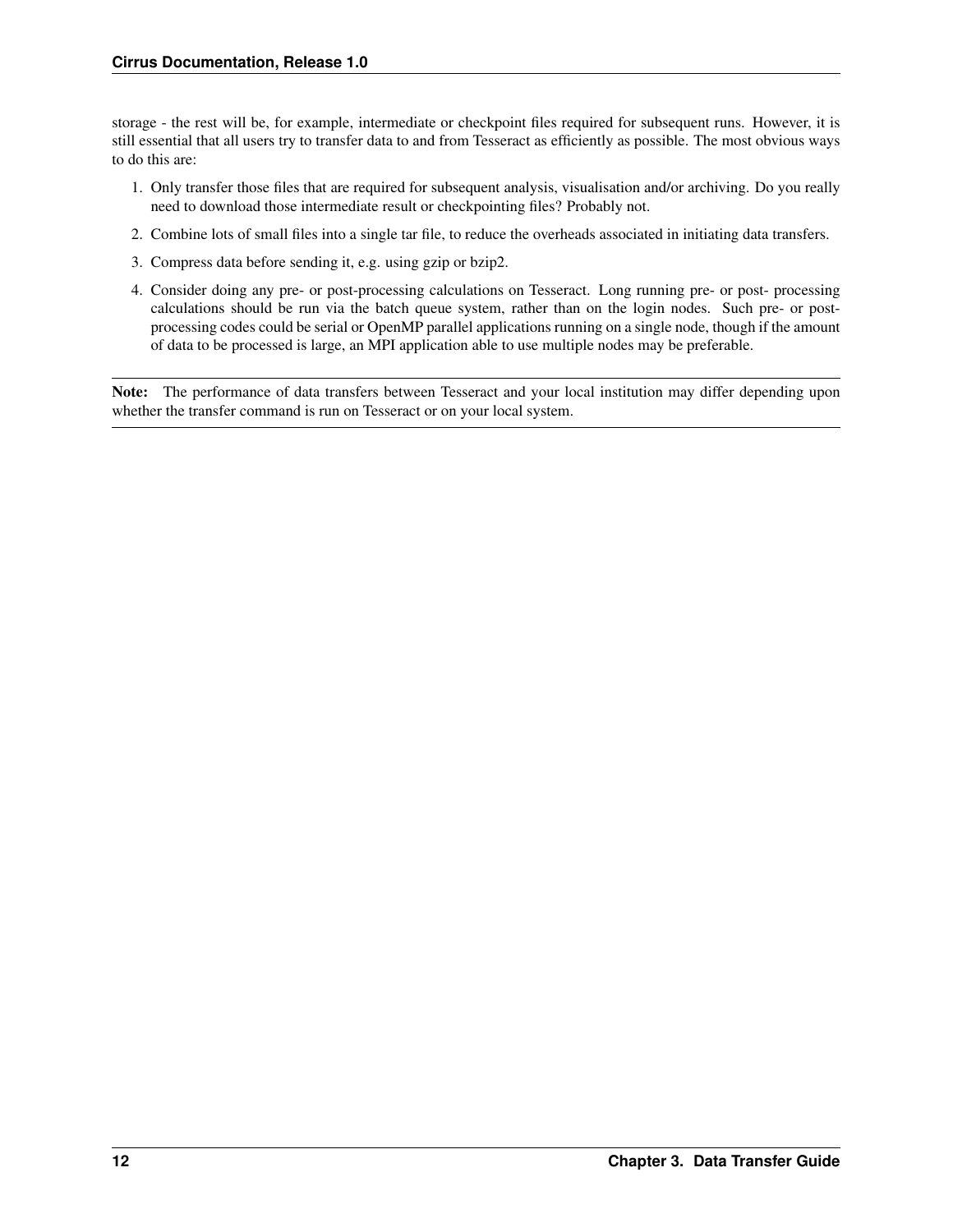# File and Resource Management

<span id="page-16-0"></span>This section covers some of the tools and technical knowledge that will be key to maximising the usage of the Tesseract system, such as the online administration tool SAFE and calculating the CPU-time available.

The default file permissions are then outlined, along with a description of changing these permissions to the desired setting. This leads on to the sharing of data between users and systems often a vital tool for project groups and collaboration.

Finally we cover some guidelines for I/O and data archiving on Tesseract.

### <span id="page-16-1"></span>**4.1 The Tesseract Administration Web Site (SAFE)**

All users have a login and password on the Tesseract Administration Web Site (also know as the 'SAFE'): [SAFE.](https://safe.epcc.ed.ac.uk/dirac/) Once logged into this web site, users can find out much about their usage of the Tesseract system, including:

- Account details password reset, change contact details
- Project details project code, start and end dates
- CPUh balance how much time is left in each project you are a member of
- Filesystem details current usage and quotas
- Reports generate reports on your usage over a specified period, including individual job records
- Helpdesk raise queries and track progress of open queries

## <span id="page-16-2"></span>**4.2 Checking your CPU-time allocation**

Use the *Login accounts* menu to select the user account that you wish to query. The page for the login account will summarise the resources available to account.

You can also generate reports on your usage over a particular period and examine the details of how many CPUh individual jobs on the system cost. To do this use the *Service information* menu and selet *Report generator*.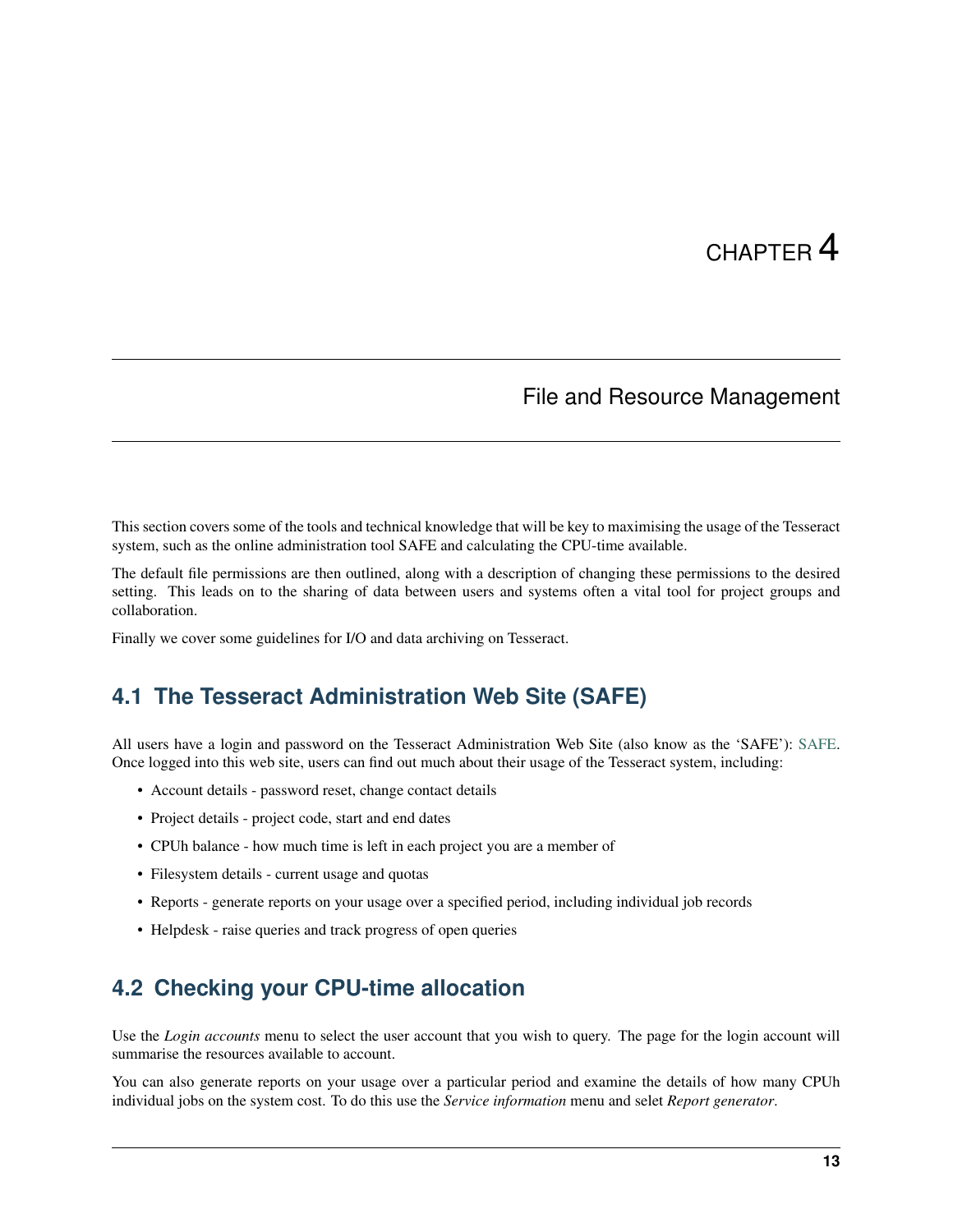# <span id="page-17-0"></span>**4.3 Disk quotas**

Disk quotas on Tesseract are managed via SAFE

# <span id="page-17-1"></span>**4.4 File permissions and security**

By default, each user is a member of the group with the same name as [group\_code] in the /lustre/home directory path, e.g. x01. This allows the user to share files with only members of that group by setting the appropriate group file access permissions. As on other UNIX or Linux systems, a user may also be a member of other groups. The list of groups that a user is part of can be determined by running the groups command.

Default Unix file permissions can be specified by the umask command. The default umask value on Tesseract is 22, which provides "group" and "other" read permissions for all files created, and "group" and "other" read and execute permissions for all directories created. This is highly undesirable, as it allows everyone else on the system to access (but at least not modify or delete) every file you create. Thus it is strongly recommended that users change this default umask behaviour, by adding the command umask 077 to their \$HOME/.profile file. This umask setting only allows the user access to any file or directory created. The user can then selectively enable "group" and/or "other" access to particular files or directories if required.

# <span id="page-17-2"></span>**4.5 DMF tiered storage**

As well as the fast, parallel Lustre storage, Tesseract also provides a tiered storage solution based on zero watt disk storage and tape storage. This system is built on the HPE DMF solution and provides two functions:

- Backup of all data on the Tesseract Lustre file system
- Policy-based release of data that has not been accessed for a long period from Lustre to tape storage to free up space on the Lustre file system.

Files released from Lustre by the policy method are still visible on the Lustre file system but will suffer from long access times as they are retrieved from tape. Users can query the status of files to find out if they are on Lustre or tape and can request the retrieval of data on tape. This allows users to retrieve data before it is required by compute jobs so that they are not held up by the long access times.

Below we cover the commands for querying and retrieving data that has been released to tape via the DMF policies.

### **4.5.1 DMF data movement policies**

Currently, the policies in place on Tesseract run daily to automatically release any files from Lustre (but retain on tape with a file stub on Lustre) based on both of the following criteria being true:

- The file is larger than 1 GiB in size; and
- the file has not been accessed in the past three months.

In addition, the policies only start running when the Lustre file system is more than 80% full and stop running when the Lustre file system reaches 75% full.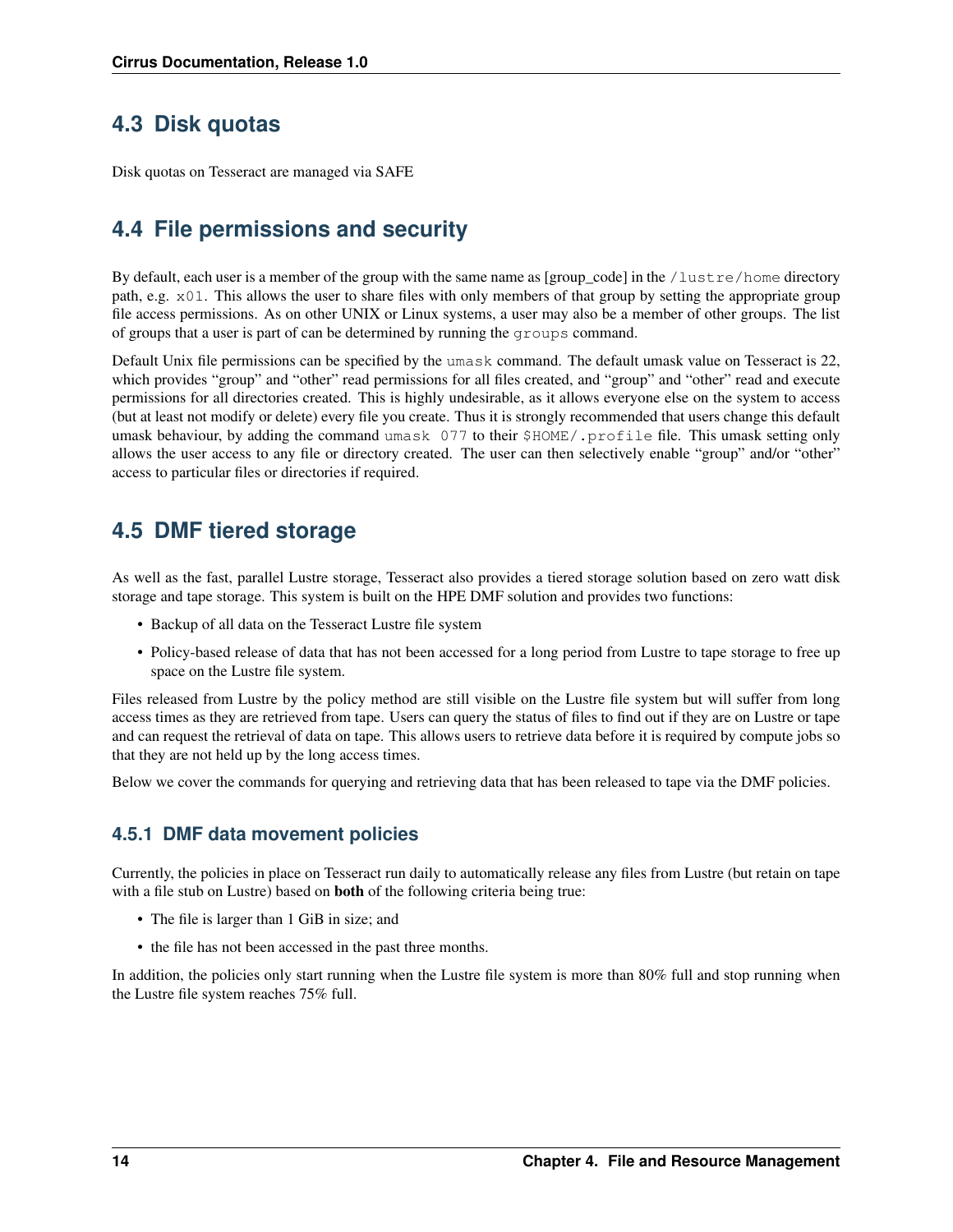#### **4.5.2 Checking the status of files: lfs hsm\_state**

**Warning:** You should not use any of the  $1fs$  HSM subcommands other than those documented in this User Guide (even though they may be documented elsewhere on the web). Use of other subcommands may result in loss of data with no way to get it back.

You use the lfs hsm\_state (HSM == Hierarchical Storage Manager) command to check the state of a particular file. For example

```
[dc-user1@tesseract-login1 ~]$ lfs hsm_state testfile
testfile: (0x00000000)
```
There is no additional status associated with the file testfile so it is currently stored on the Lustre storage.

Looking at a file that has released from the Lustre file system via the DMF policies:

```
[dc-user1@tesseract-login1 ~]$ lfs hsm_state large_file.dat
large-file.dat: (0x0000000d) released exists archived, archive_id:1
```
Shows additional status information indicating that it has been archived to tape and the space released from Lustre to be reused for other data.

#### **4.5.3 Retrieving files from tape**

Warning: You should not use any of the 1fs HSM subcommands other than those documented in this User Guide (even though they may be documented elsewhere on the web). Use of other subcommands may result in loss of data with no way to get it back.

You can retrieve a from tape simply by trying to access it; however, your terminal session or program will stall while waiting for the data to be retrieved from tape.

Usually, you will want to retrieve the data in the background ahead of when you want to use it. To retrieve in the background, first update the last access time (using touch) so the file will not be a prime candidate for release again and ask for it to be retrieved using the  $lfs$  hsm restore command:

[dc-user1@tesseract-login1 ~]\$ touch large-file.dat [dc-user1@tesseract-login1 ~]\$ lfs hsm\_restore large-file.dat

After a while the released tag will disappear from the file so you know that it has been restored:

[dc-user1@tesseract-login1 ~]\$ lfs hsm\_state large-file.dat large-file.dat: (0x00000009) exists archived, archive\_id:1

As for the status command, the lfs hsm\_restore command does not support globbing so to restore multiple files you will need to use the xargs command.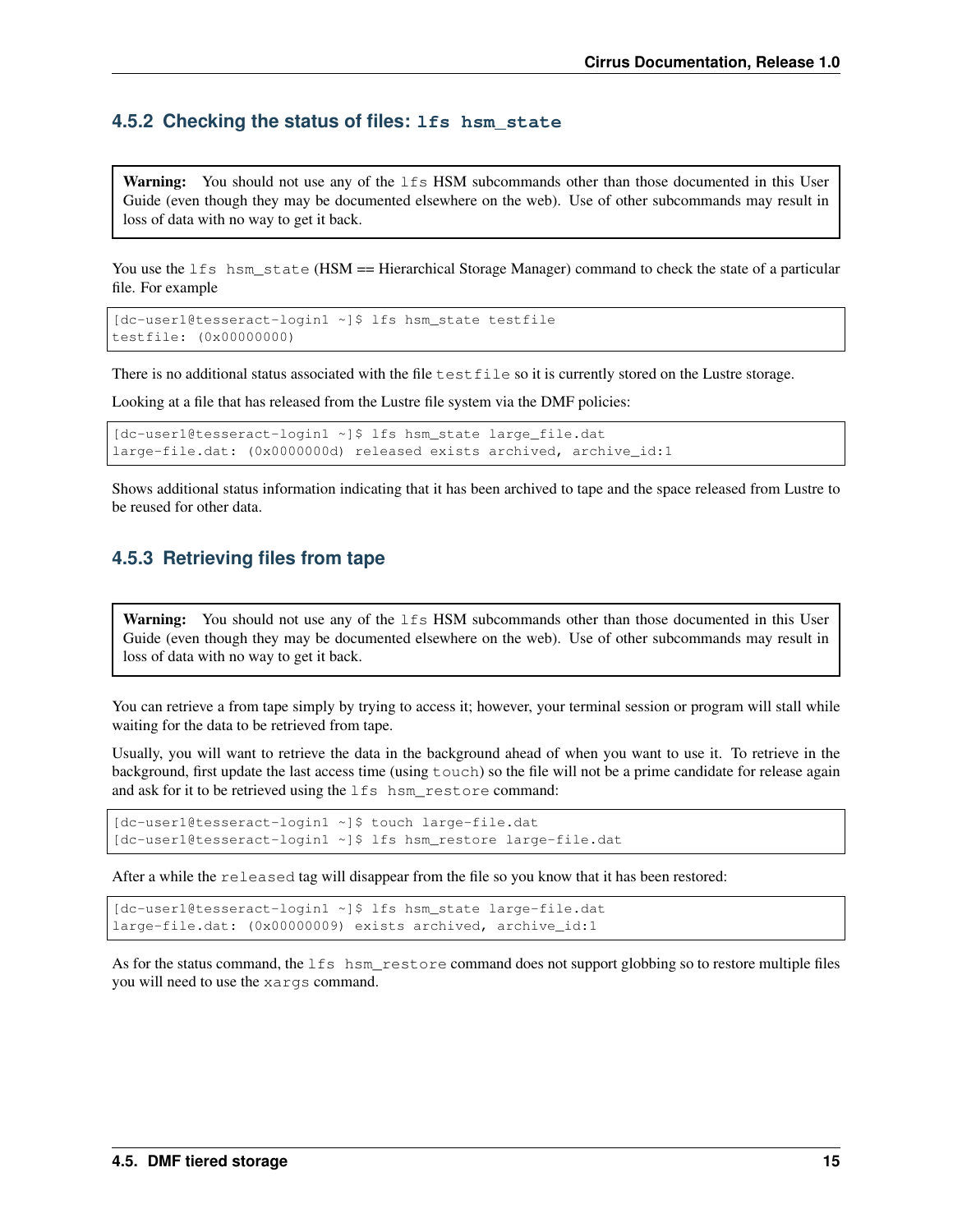# <span id="page-19-0"></span>**4.6 File system use**

### **4.6.1 ASCII (or formatted) files**

These are the most portable, but can be extremely inefficient to read and write. There is also the problem that if the formatting is not done correctly, the data may not be output to full precision (or to the subsequently required precision), resulting in inaccurate results when the data is used. Another common problem with formatted files is FORMAT statements that fail to provide an adequate range to accommodate future requirements, e.g. if we wish to output the total number of processors, NPROC, used by the application, the statement:

WRITE (\*,'I3') NPROC

will not work correctly if NPROC is greater than 999.

### **4.6.2 Binary (or unformatted) files**

These are much faster to read and write, especially if an entire array is read or written with a single READ or WRITE statement. However the files produced may not be readable on other systems.

GNU compiler **-fconvert=swap** compiler option. This compiler option often needs to be used together with a second option -frecord-marker, which specifies the length of record marker (extra bytes inserted before or after the actual data in the binary file) for unformatted files generated on a particular system. To read a binary file generated by a big-endian system on Tesseract, use -fconvert=swap -frecord-marker=4. Please note that due to the same 'length of record marker' reason, the unformatted files generated by GNU and other compilers on Tesseract are not compatible. In fact, the same WRITE statements would result in slightly larger files with GNU compiler. Therefore it is recommended to use the same compiler for your simulations and related pre- and post-processing jobs.

Other options for file formats include:

- Direct access files Fortran unformatted files with specified record lengths. These may be more portable between different systems than ordinary (i.e. sequential IO) unformatted files, with significantly better performance than formatted (or ASCII) files. The "endian" issue will, however, still be a potential problem.
- Portable data formats These machine-independent formats for representing scientific data are specifically designed to enable the same data files to be used on a wide variety of different hardware and operating systems. The most common formats are:
	- netCDF: <http://www.unidata.ucar.edu/software/netcdf/>
	- HDF: <http://www.hdfgroup.org/HDF5/>

It is important to note that these portable data formats are evolving standards, so make sure you are aware of which version of the standard/software you are using, and keep up-to-date with any backward-compatibility implications of each new release.

# <span id="page-19-1"></span>**4.7 File IO Performance Guidelines**

Here are some general guidelines

• Whichever data formats you choose, it is vital that you test that you can access your data correctly on all the different systems where it is required. This testing should be done as early as possible in the software development or porting process (i.e. before you generate lots of data from expensive production runs), and should be repeated with every major software upgrade.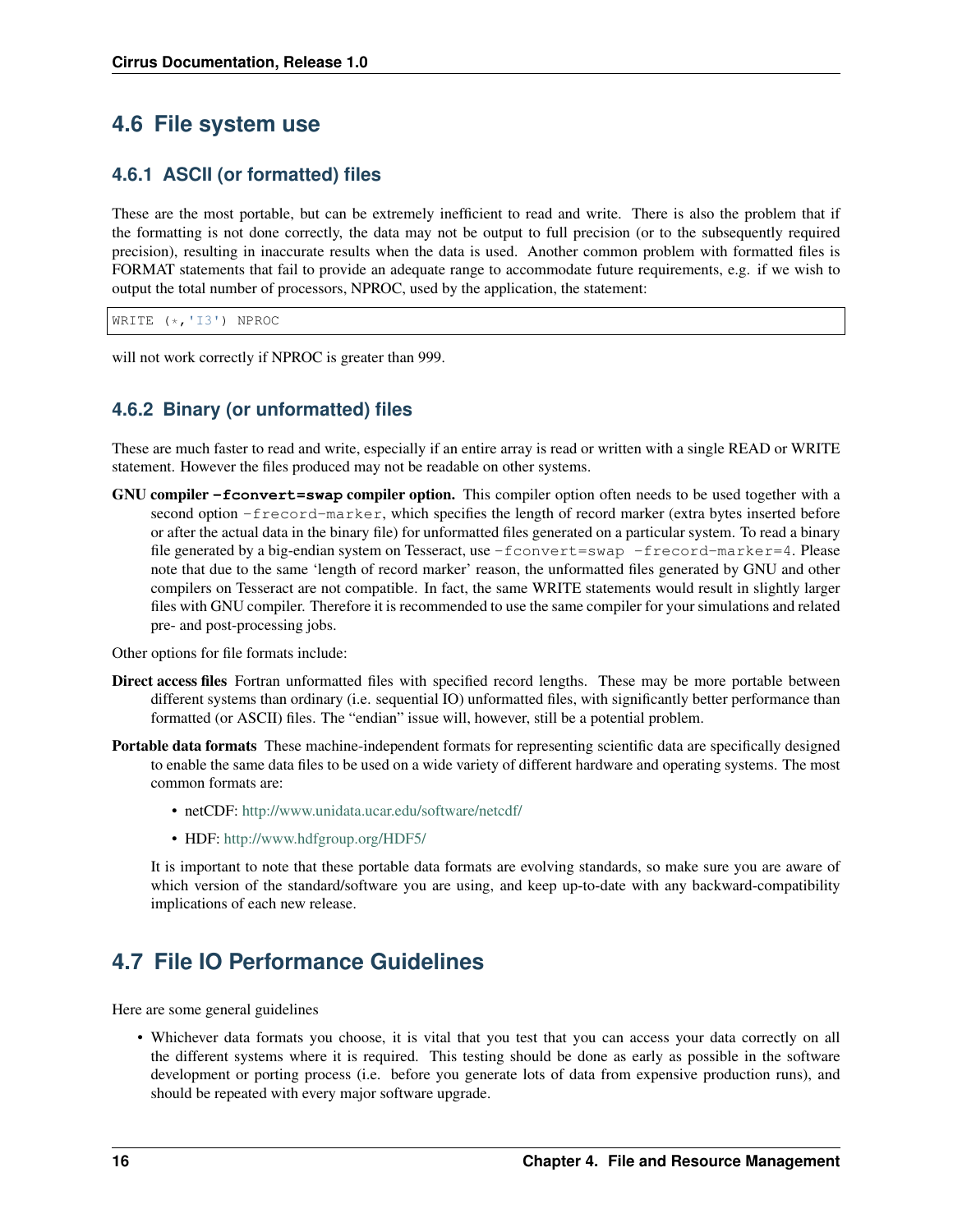- Document the file formats and metadata of your important data files very carefully. The best documentation will include a copy of the relevant I/O subroutines from your code. Of course, this documentation must be kept up-to-date with any code modifications.
- Use binary (or unformatted) format for files that will only be used on the Intel system, e.g. for checkpointing files. This will give the best performance. Binary files may also be suitable for larger output data files, if they can be read correctly on other systems.
- Most codes will produce some human-readable (i.e. ASCII) files to provide some information on the progress and correctness of the calculation. Plan ahead when choosing format statements to allow for future code usage, e.g. larger problem sizes and processor counts.
- If the data you generate is widely shared within a large community, or if it must be archived for future reference, invest the time and effort to standardise on a suitable portable data format, such as netCDF or HDF.

# <span id="page-20-0"></span>**4.8 Backup policies**

There are currently no backups of data on Tesseract as backing up the whole Lustre file system would adversly affect the performance of write access for simulations. We strongly advise that you keep copies of any critical data on different systems.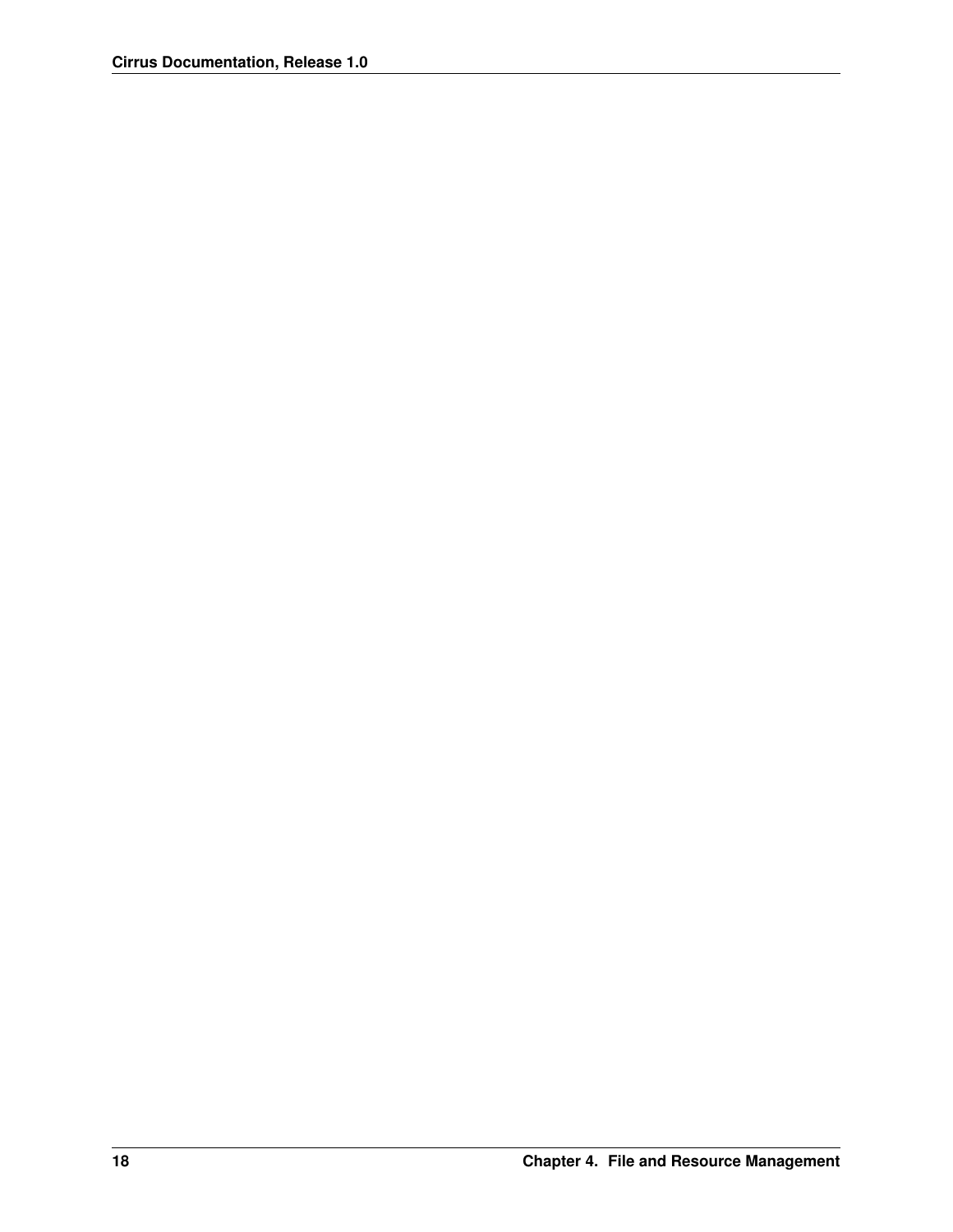# Application Development Environment

<span id="page-22-0"></span>The application development environment on Tesseract is primarily controlled through the *modules* environment. By loading and switching modules you control the compilers, libraries and software available.

This means that for compiling on Tesseract you typically set the compiler you wish to use using the appropriate modules, then load all the required library modules (e.g. numerical libraries, IO format libraries).

Additionally, if you are compiling parallel applications using MPI (or SHMEM, etc.) then you will need to load the MPI environment and use the appropriate compiler wrapper scripts.

By default, all users on Tesseract start with no modules loaded.

Basic usage of the module command on Tesseract is covered below. For full documentation please see:

• [Linux manual page on modules](http://linux.die.net/man/1/module)

### <span id="page-22-1"></span>**5.1 Using the modules environment**

#### **5.1.1 Information on the available modules**

Finding out which modules (and hence which compilers, libraries and software) are available on the system is performed using the module avail command:

```
[user@tesseract-login1 ~]$ module avail
...
```
This will list all the names and versions of the modules available on the service. Not all of them may work in your account though due to, for example, licencing restrictions. You will notice that for many modules we have more than one version, each of which is identified by a version number. One of these versions is the default. As the service develops the default version will change.

You can list all the modules of a particular type by providing an argument to the module avail command. For example, to list all available versions of the Intel libraries, compilers and tools: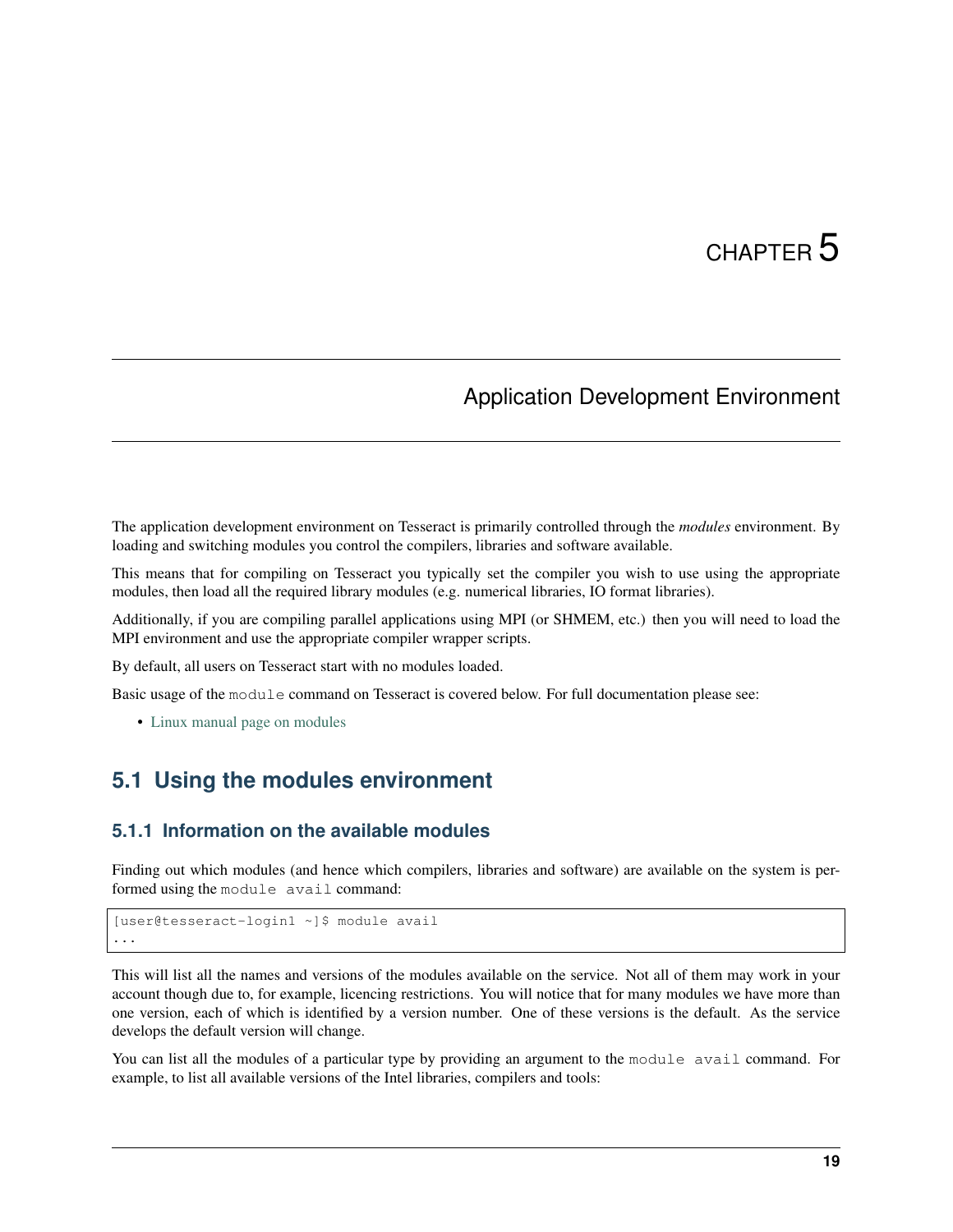[user@tesseract-login1 ~]\$ module avail intel ---------------- /tessfs1/sw/modulefiles ------intel-cc-18/18.1.163 intel-fc-18/18.1.163 intel-tools-18 intel-cmkl-18/18.1.163 intel-mpi-18/18.1.163 intel-vtune-18/18.1.163

If you want more info on any of the modules, you can use the module help command:

```
[user@tesseract-login1 ~]$ module help intel-cmkl-18/18.1.163
  --------- Module Specific Help for 'intel-cmkl-18/18.1.163' ------
\leftrightarrow ---Sets up the paths for Intel Cluster Math Kernal Library 18.1.163
```
The simple module list command will give the names of the modules and their versions you have presently loaded in your envionment:

```
[user@tesseract-login1 ~]$ module list
Currently Loaded Modulefiles:
  1) intel-cc-18/18.1.163 4) intel-mpi-18/18.1.163
  2) intel-fc-18/18.1.163 5) intel-vtune-18/18.1.163
  3) intel-cmkl-18/18.1.163 6) intel-tools-18
```
#### **5.1.2 Loading, unloading and swapping modules**

To load a module to use module add or module load. For example, to load the Intel Fortran compilers into the development environment:

module load intel-fc-18

This will load the default version of the intel fortran compilers. If you need a specfic version of the module, you can add more information:

module load intel-fc-18/18.1.163

will load version 18.1.163 for you, regardless of the default. If you want to clean up, module remove will remove a loaded module:

module remove intel-fc-18

(or module rm intel-fc-18 or module unload intel-fc-18) will unload what ever version of intelfc-17 (even if it is not the default) you might have loaded. There are many situations in which you might want to change the presently loaded version to a different one, such as trying the latest version which is not yet the default or using a legacy version to keep compatibility with old data. This can be achieved most easily by using module swap oldmodule newmodule.

### <span id="page-23-0"></span>**5.2 Available Compiler Suites**

Note: As Tesseract uses dynamic linking by default you will generally also need to load any modules you used to compile your code in your job submission script when you run your code.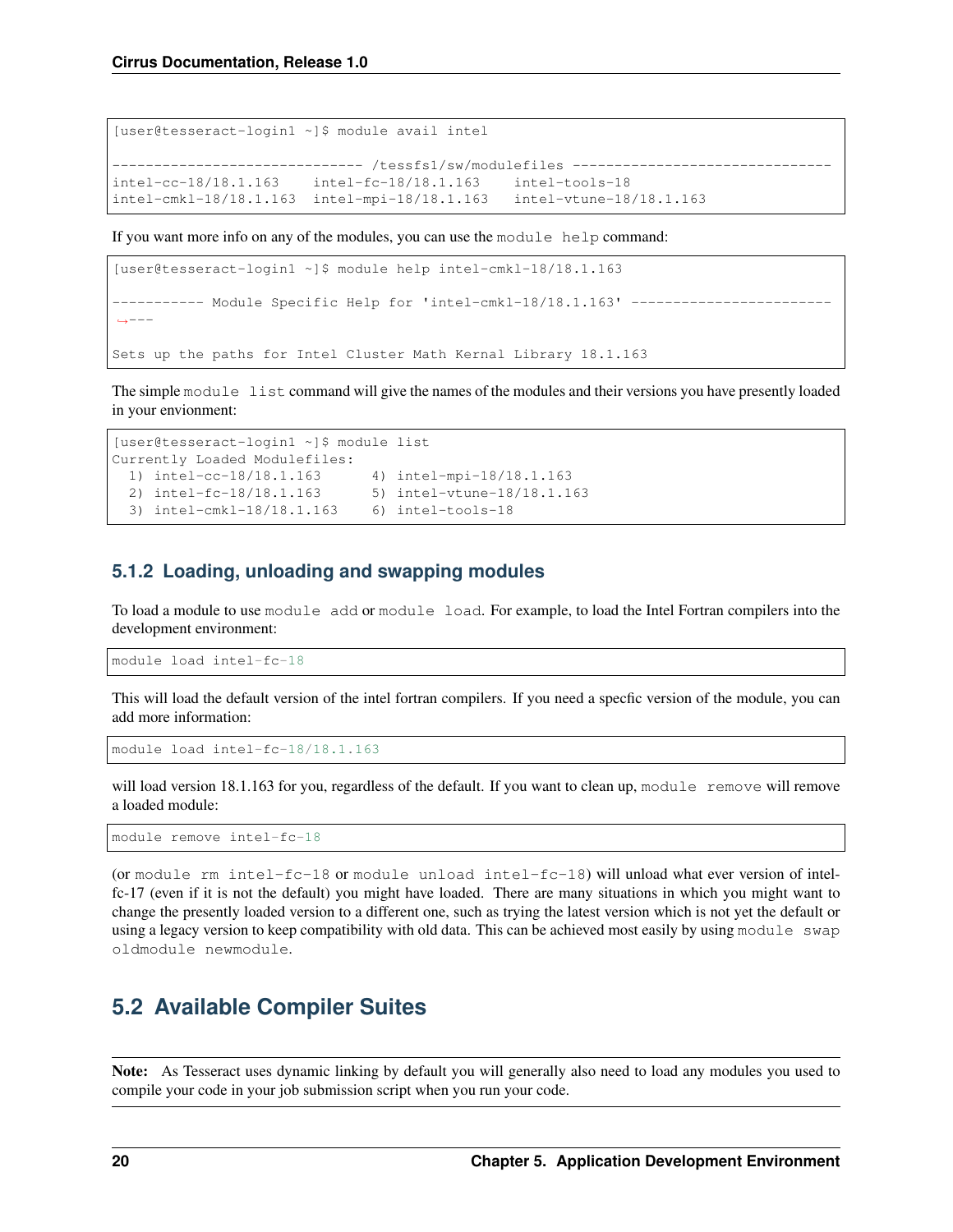#### **5.2.1 Intel Compiler Suite**

The Intel compiler suite is accessed by loading the  $intel-tools-*$  module. For example:

module load intel-tools-18

Once you have loaded the module, the compilers are available as:

- ifort Fortran
- icc C
- $\cdot$  icpc  $\text{-} C++$

#### **5.2.2 GCC Compiler Suite**

The GCC 4.8.5 compiler suite is available by default without loading any modules.

The compilers are available as:

- gfortran Fortran
- gcc C
- $q++ C++$

### <span id="page-24-0"></span>**5.3 Compiling MPI codes**

Tesseract currently supports the Intel MPI library.

You should also consult the chapter on running jobs through the batch system for examples of how to run jobs compiled against MPI.

Note: By default, all compilers produce dynamic executables on Tesseract. This means that you must load the same modules at runtime (usually in your job submission script) as you have loaded at compile time.

#### **5.3.1 Using Intel MPI**

To compile MPI code with Intel MPI, using any compiler, you must first load the "intel-mpi-18" module:

module load intel-mpi-18

(If you loaded the intel-tools-18 module then this automatically loads the Intel MPI module for you.)

This makes the compiler wrapper scripts available to you. The name of the wrapper script depends on the compiler suite you are using. In summary:

| Language | Intel    | GCC    |
|----------|----------|--------|
| Fortran  | mpiifort | mpif90 |
| $C++$    | mpiicpc  | mpicxx |
| C.       | mpiicc   | mpicc  |

Further details on using the different compiler suites with Intel MPI are available in the following sections.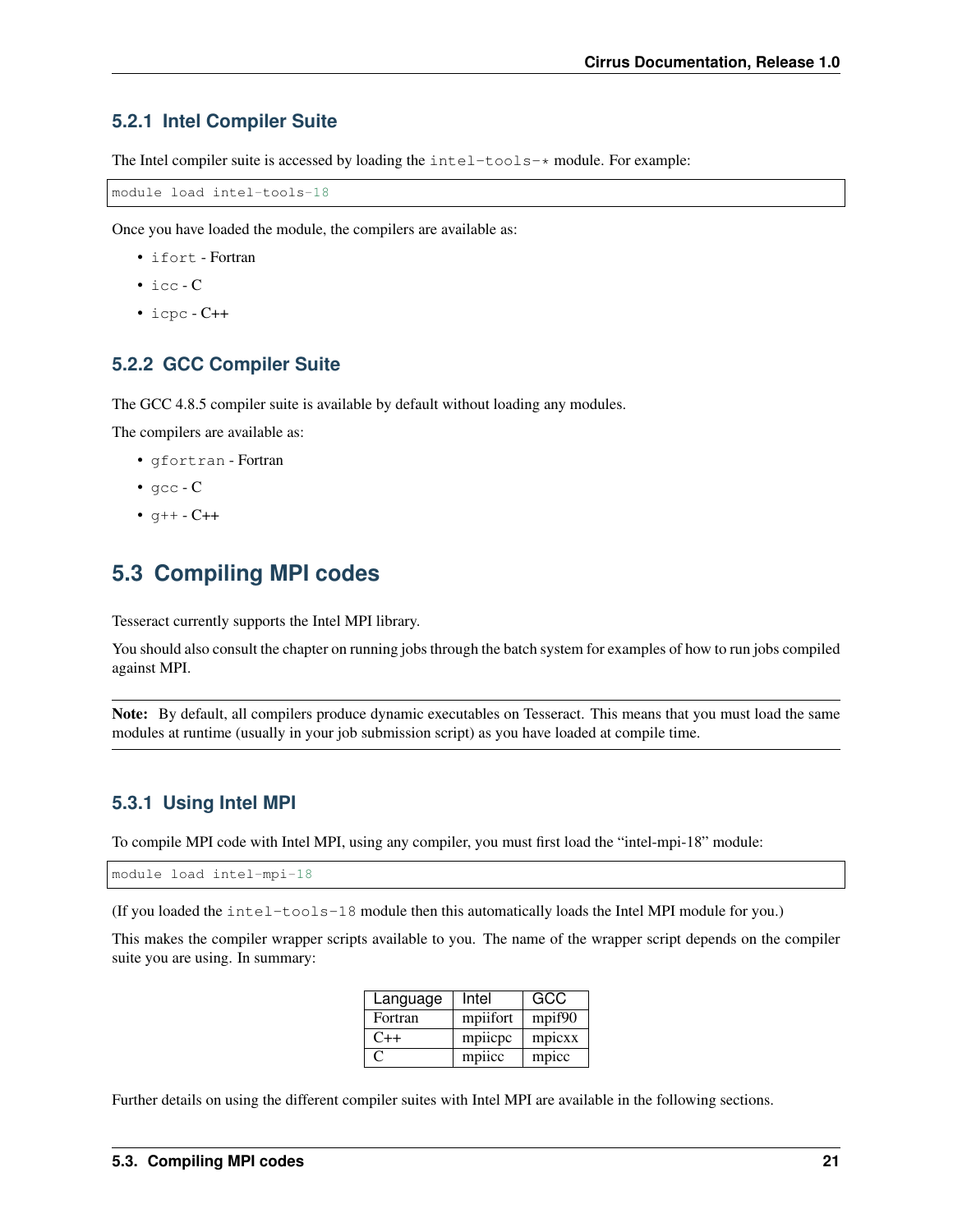#### **Using Intel Compilers and Intel MPI**

You should make the Intel compilers and MPI environment available by loading the  $intel-tools-18$  module:

module load intel-tools-18

MPI compilers are then available as

- mpiifort Fortran with MPI
- mpiicc C with MPI
- mpiicpc C++ with MPI

Note: Intel compilers with Intel MPI use non-standard compiler wrapper script names. If you use the standard names you will end up using the GCC compilers.

#### **Using GCC Compilers and Intel MPI**

Once you have loaded the intel-tools-18 module, MPI compilers are then available as

- mpif90 Fortran with MPI
- mpicc C with MPI
- mpicxx C++ with MPI

### <span id="page-25-0"></span>**5.4 Compiler Information and Options**

Help is available for the different compiler suites

GCC Fortran gfortran --help, C/C++ gcc --help

Intel Fortran man ifort , C/C++ man icc

#### **5.4.1 Useful compiler options**

Note: For best performance on Tesseract we currently advise that you should use the Intel compilers wherever possible as the version of GCC available on the system is very old. We aim to install a more up to date version of GCC soon.

Whilst difference codes will benefit from compiler optimisations in different ways, for reasonable performance on Tesseract, at least initially, we suggest the following compiler options:

Intel  $-02$ 

GNU -O2 -ftree-vectorize -funroll-loops -ffast-math

When you have a application that you are happy is working correctly and has reasonable performance you may wish to investigate some more aggressive compiler optimisations. Below is a list of some further optimisations that you can try on your application (Note: these optimisations may result in incorrect output for programs that depend on an exact implementation of IEEE or ISO rules/specifications for math functions):

Intel -fast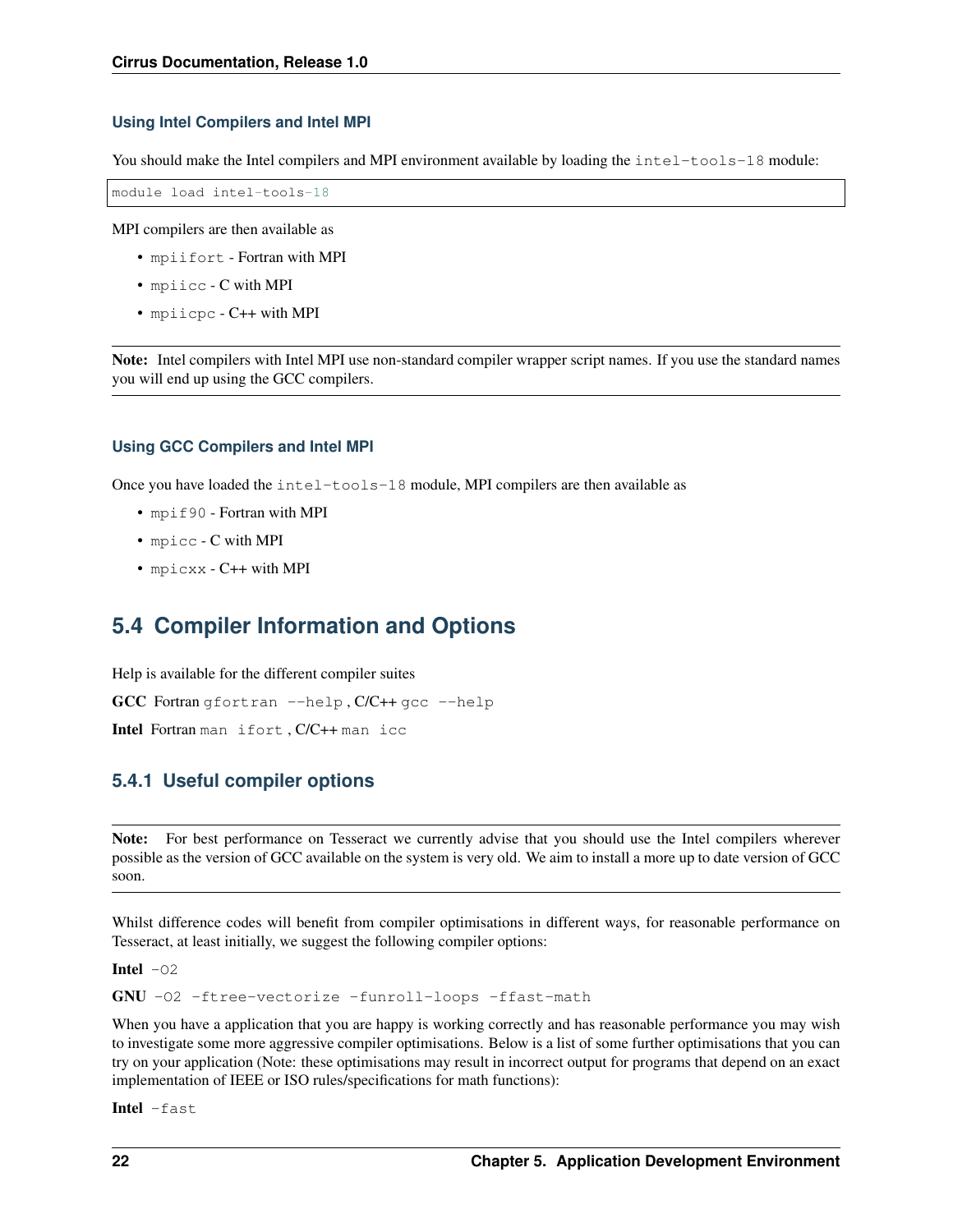GNU -Ofast -funroll-loops

Vectorisation, which is one of the important compiler optimisations for Tesseract, is enabled by default as follows:

**Intel** At  $-02$  and above

GNU At-03 and above or when using -ftree-vectorize

To promote integer and real variables from four to eight byte precision for Fortran codes the following compiler flags can be used:

Intel -real-size 64 -integer-size 64 -xAVX (Sometimes the Intel compiler incorrectly generates AVX2 instructions if the  $-real-size 64$  or  $-r8$  options are set. Using the  $-xAVX$  option prevents this.)

GNU -freal-4-real-8 -finteger-4-integer-8

# <span id="page-26-0"></span>**5.5 Using static linking/libraries**

By default, executables on Tesseract are built using shared/dynamic libraries (that is, libraries which are loaded at run-time as and when needed by the application) when using the wrapper scripts.

An application compiled this way to use shared/dynamic libraries will use the default version of the library installed on the system (just like any other Linux executable), even if the system modules were set differently at compile time. This means that the application may potentially be using slightly different object code each time the application runs as the defaults may change. This is usually the desired behaviour for many applications as any fixes or improvements to the default linked libraries are used without having to recompile the application, however some users may feel this is not the desired behaviour for their applications.

Alternatively, applications can be compiled to use static libraries (i.e. all of the object code of referenced libraries are contained in the executable file). This has the advantage that once an executable is created, whenever it is run in the future, it will always use the same object code (within the limit of changing runtime environemnt). However, executables compiled with static libraries have the potential disadvantage that when multiple instances are running simultaneously multiple copies of the libraries used are held in memory. This can lead to large amounts of memory being used to hold the executable and not application data.

To create an application that uses static libraries you must pass an extra flag during compilation, -Bstatic.

Use the UNIX command 1dd exe\_file to check whether you are using an executable that depends on shared libraries. This utility will also report the shared libraries this executable will use if it has been dynamically linked.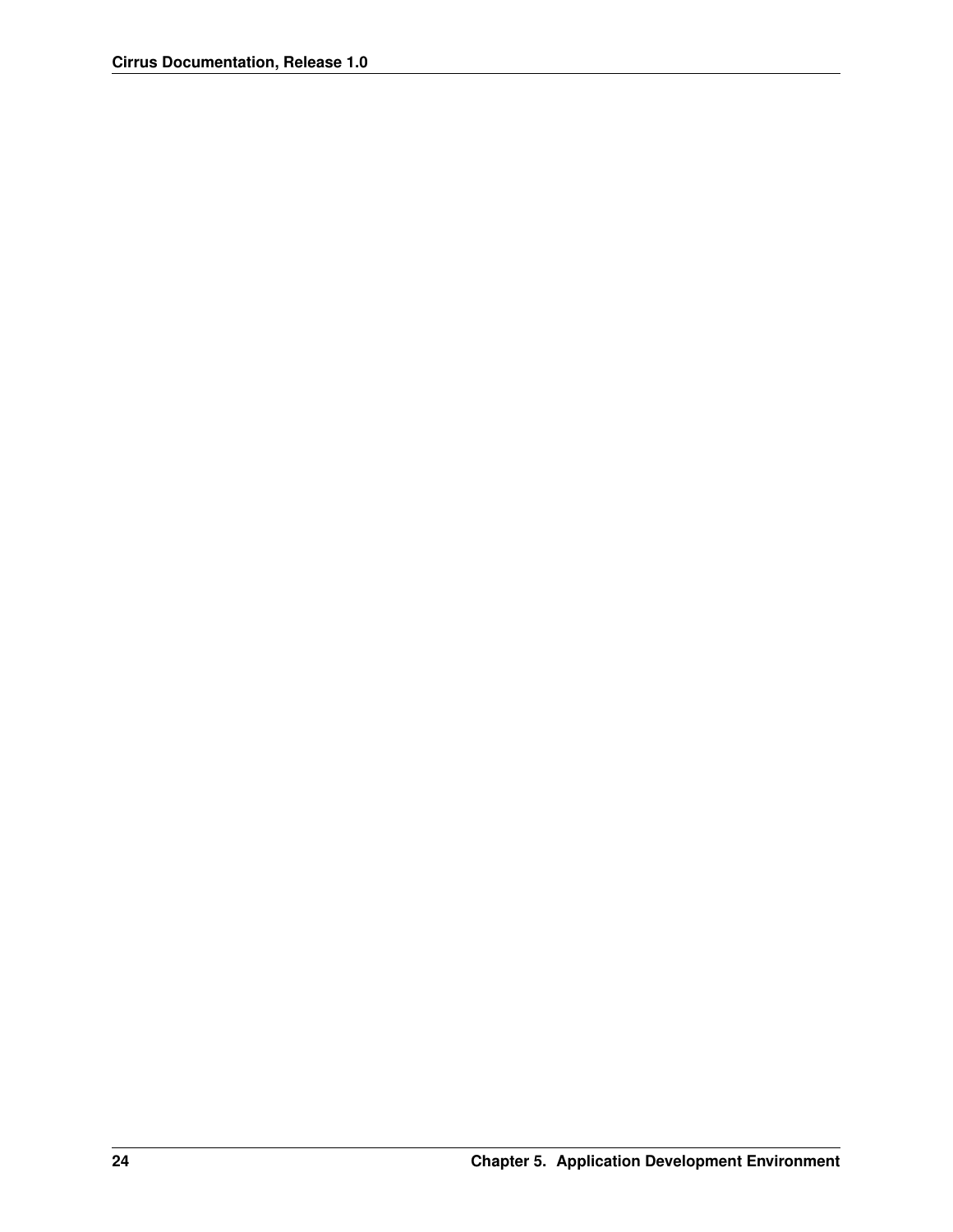# Running Jobs on Tesseract

<span id="page-28-0"></span>The Tesseract facility uses PBSPro to schedule jobs.

Writing a submission script is typically the most convenient way to submit your job to the job submission system. Example submission scripts (with explanations) for the most common job types are provided below.

Interactive jobs are also available and can be particularly useful for developing and debugging applications. More details are available below.

If you have any questions on how to run jobs on Tesseract do not hesitate to contact the DiRAC Helpdesk at [dirac](mailto:dirac-support@epcc.ed.ac.uk)[support@epcc.ed.ac.uk.](mailto:dirac-support@epcc.ed.ac.uk)

## <span id="page-28-1"></span>**6.1 Using PBSPro**

You typically interact with PBS by (1) specifying PBS directives in job submission scripts (see examples below) and (2) issuing PBS commands from the login nodes.

There are three key commands used to interact with the PBS on the command line:

- qsub
- qstat
- qdel

Check the PBS man page for more advanced commands:

man pbs

#### **6.1.1 The qsub command**

The qsub command submits a job to PBS:

```
qsub job_script.pbs
```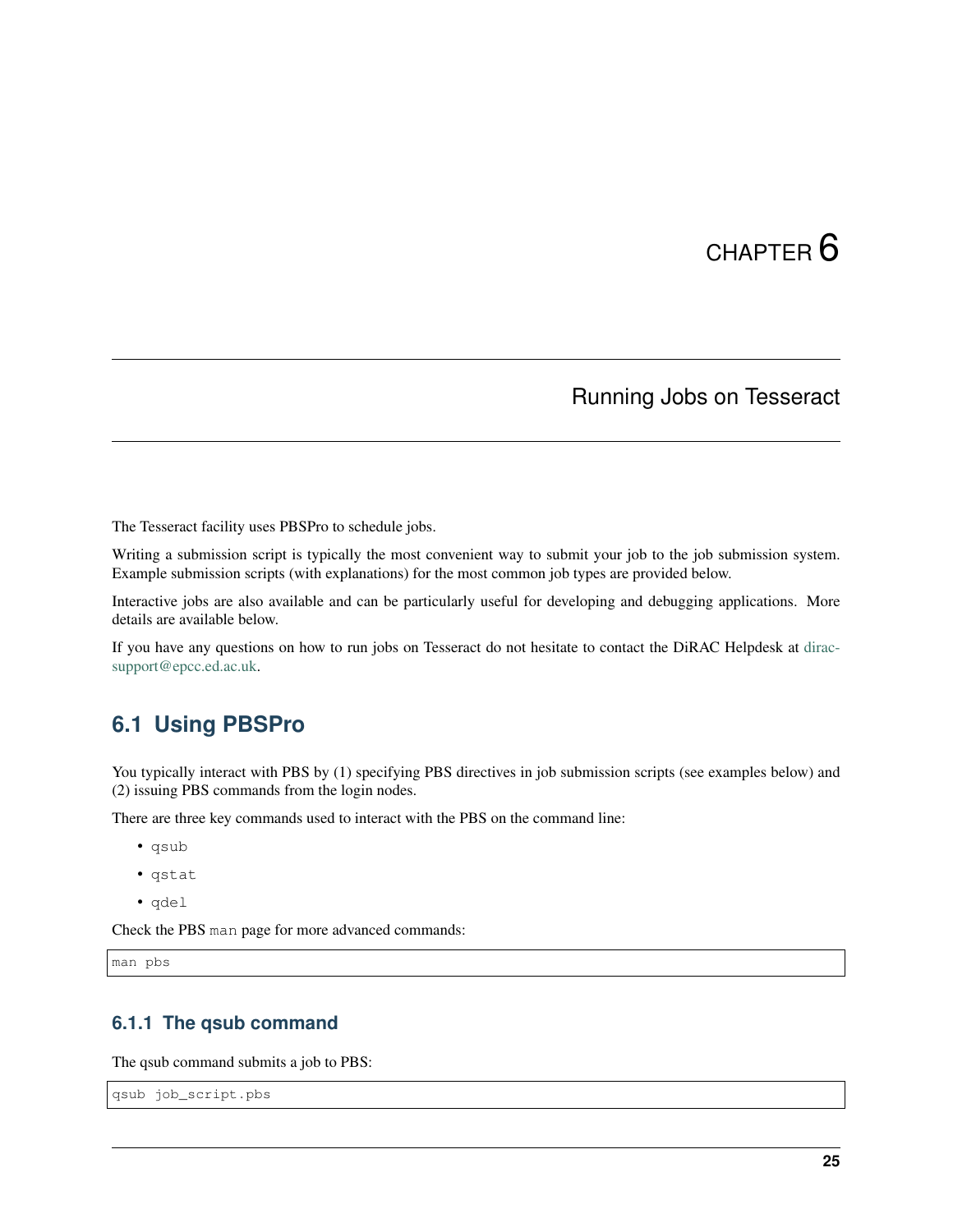This will submit your job script "job\_script.pbs" to the job-queues. See the sections below for details on how to write job scripts.

#### **6.1.2 The qstat command**

Use the command qstat to view the job queue. For example:

qstat

will list all jobs on Tesseract.

You can view just your jobs by using:

qstat -u \$USER

The -a option to qstat provides the output in a more useful format.

To see more information about a queued job, use:

qstat -f \$JOBID

This option may be useful when your job fails to enter a running state. The output contains a PBS comment field which may explain why the job failed to run.

#### **6.1.3 The qdel command**

Use this command to delete a job from Tesseract's job queue. For example:

qdel \$JOBID

will remove the job with ID \$JOBID from the queue.

### <span id="page-29-0"></span>**6.2 Queue Limits**

Queues on Tesseract are designed to enable users to use the system flexibly while retaining fair access for all.

The queues on Tesseract are linked to the physical layout of the hardware on the interconnect to help ensure that jobs have access to nodes with the optimal layout on the interconnet topology. In practice, this means that jobs are limited to specific numbers of nodes and will be rejected unless those numbers of nodes are selected using PBS as described below. The node numbers currently supported on Tesseract are:

- 16 nodes (384 cores)
- 32 nodes (768 cores)
- 64 nodes (1536 cores)
- 128 nodes (3072 cores)
- 256 nodes (6144 cores)
- 512 nodes (12288 cores)
- 1024 nodes (24576 cores) available by request only, contact [dirac-support@epcc.ed.ac.uk](mailto:dirac-support@epcc.ed.ac.uk)

The exception to this layout are the 8 GPU compute nodes where jobs can range from 1 to 8 nodes.

• The maximum runtime for jobs in the standard CPU queues on Tesseract is currently 48 hours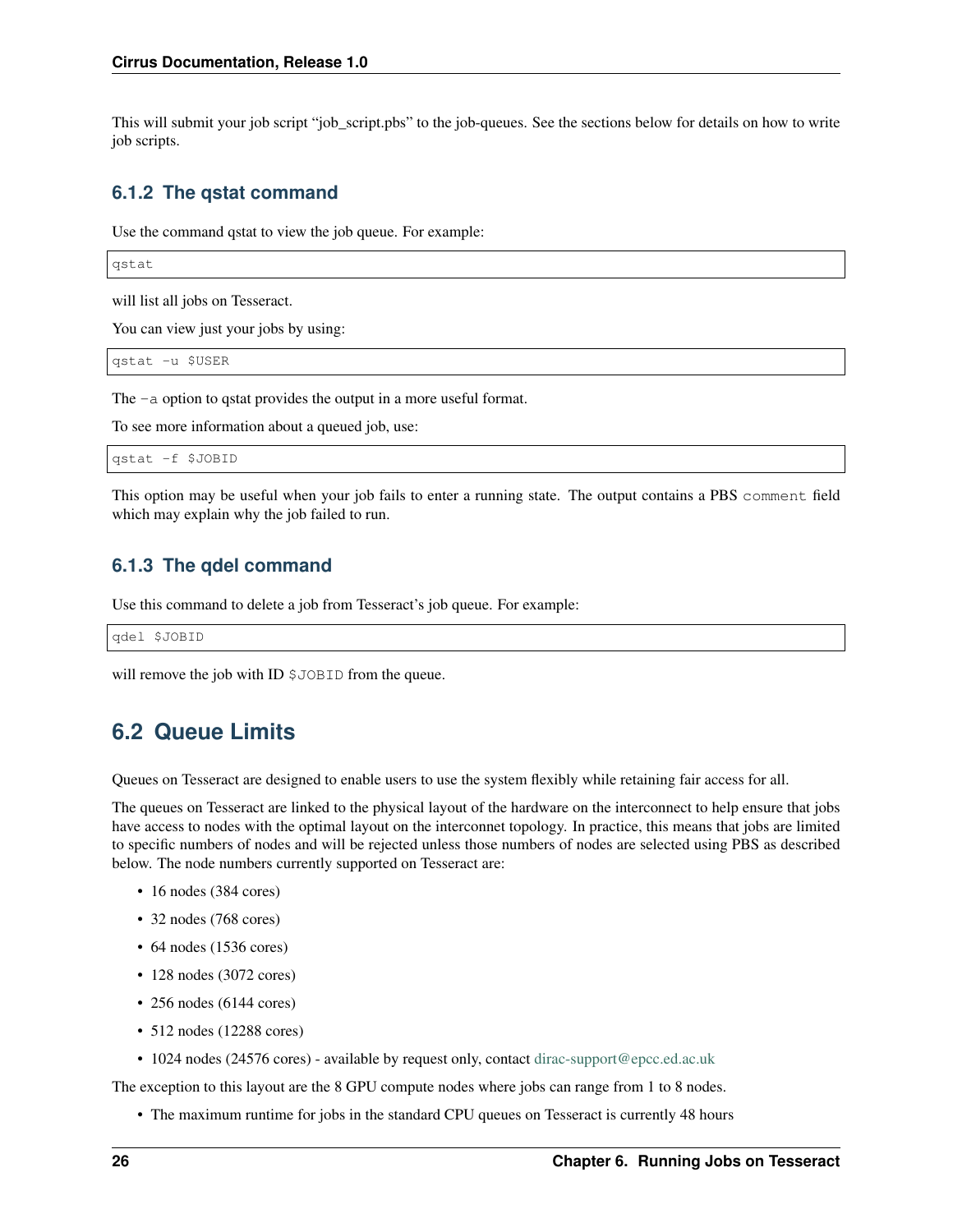• The maximum runtime for jobs in the standard GPU queues on Tesseract is currently 24 hours

### <span id="page-30-0"></span>**6.3 Low priority queues**

Each of the queues on Tesseract has a low priority counterpart. Jobs that run in the low priority queues are not charged against the user's budget but have a much lower priority than charged jobs so will only run if there are no eligbile charged jobs waiting for resources.

## <span id="page-30-1"></span>**6.4 Output from PBS jobs**

PBS produces standard output and standard error for each batch job can be found in files  $\leq$  jobname $\geq$ .  $\circ$  Job ID $\geq$ and  $\le$  jobname > e $\le$  Job ID > respectively. These files appear in the job's working directory once your job has completed or its maximum allocated time to run (i.e. wall time, see later sections) has ran out.

# <span id="page-30-2"></span>**6.5 Running Parallel Jobs**

This section describes how to write job submission scripts specifically for different kinds of parallel jobs on Tesseract.

All parallel job submission scripts require (as a minimum) you to specify three things:

- The number of nodes you require via the  $-1$  select=[Nodes] option. Each node has 24 cores (2x 12-core processors). For example, to select 16 nodes (384 cores in total) you would use -l select=16. Remember that only certain node counts are permitted (see the Queue Limits section above for more details).
- The walltime. This can be specified in two ways: as a hard walltime which sets the maximum walltime for the job or as a "shrink-to-fit" job where a min\_walltime and a max\_walltime are set and the scheduler chooses a walltime between these extremes to start the job as soon as possible. + The maximum length of time (i.e. walltime) you want the job to run

for via the -l walltime=[hh:mm:ss] option. To ensure the minimum wait time for your job, you should specify a walltime as short as possible for your job (i.e. if your job is going to run for 3 hours, do not specify 12 hours). On average, the longer the walltime you specify, the longer you will queue for.

- Shrink-to-fit jobs specify a min\_walltime and max\_walltime and the scheduler picks a walltime between these valuse that starts the job as soon as possible. Once a job starts, you can find the chosen walltime using the qstat  $-f$  <jobid> command.
- The placement option '-l place=scatter:excl' to ensure that parallel processes/threads are scheduled to the full set of compute nodes assigned to the job.
- The project code that you want to charge the job to via the  $-A$  [project code] option

In addition to these mandatory specifications, there are many other options you can provide to PBS. The following options may be useful:

- The name of the job can be set with the  $-N$   $\leq$  name  $>$  option. The name will be used in various places. In particular it will be used in the queue listing and to generate the name of your output and/or error file(s). Note there is a limit on the size of the name.
- If you wish to use the GPU compute nodes you should specify the QGPU queue with the  $-q \text{ QGPU}$  option.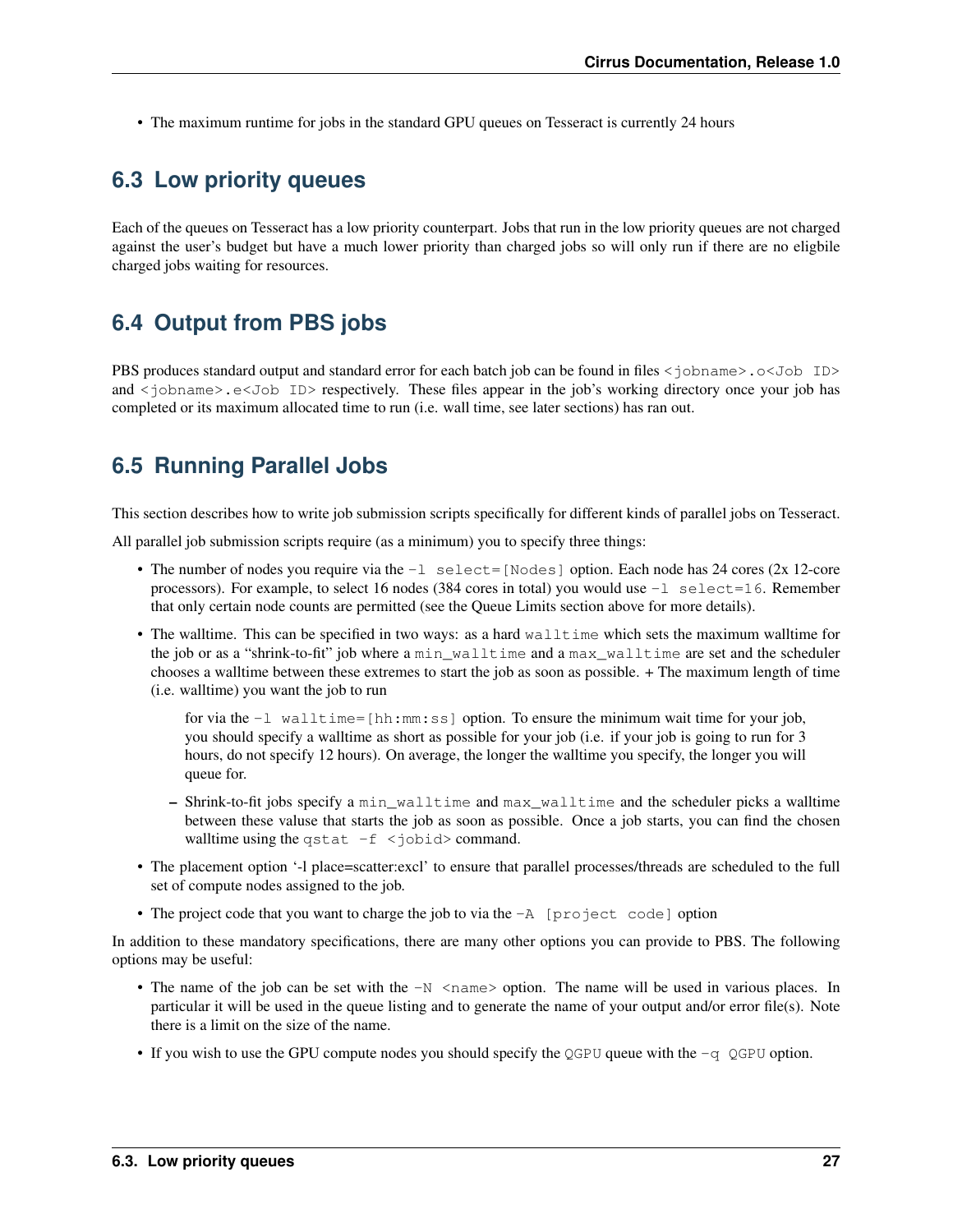Note: All compute nodes on Tesseract are run in exclusive mode. This means that only one job at a time can run on any compute node.

## <span id="page-31-0"></span>**6.6 Shrink-to-fit jobs**

Shrink-to-fit jobs specify a min\_walltime and max\_walltime and the scheduler picks a walltime between these valuse that starts the job as soon as possible. Once a job starts, you can find the chosen wall time using the qstat  $-f$ <jobid> command.

For example, suppose your typical job requires 48 hours of wall time. If there are fewer than 48 hours available in an upcoming slot then the job cannot run. However, if you know that your job can do enough useful work running for 24h days or longer, you can submit it in the following way:

```
qsub -l min_walltime=24:00:00,max_walltime=48:00:00 job_script
```
When PBS attempts to run your job, it will initially look for a time slot of 48 hours. When no such time slot is found, it will look for shorter and shorter time slots, down to the minimum wall time of 24 hours and, if it finds an acceptable time slot, the job will start.

## <span id="page-31-1"></span>**6.7 Running MPI parallel jobs**

When you running parallel jobs requiring MPI you will use an MPI launch command to start your executable in parallel.

#### **6.7.1 Intel MPI**

Intel MPI is accessed at runtime by loading the intel-mpi-18.

```
module load intel-mpi-18
```
but it is usually added through the intel-tools-18 module which sets up the Intel compilers and asscociated libraries.

#### **Intel MPI: parallel job launcher mpirun**

The Intel MPI parallel job launcher on Tesseract is mpirun.

Note: This parallel job launcher is only available once you have loaded the intel-mpi-18 module (usually via the intel-tools-18 module).

A sample MPI launch line using mpirun looks like:

mpirun -n 384 -ppn 24 ./my\_mpi\_executable.x arg1 arg2

This will start the parallel executable my\_mpi\_executable.x with arguments "arg1" and "arg2". The job will be started using 384 MPI processes, with 24 MPI processes placed on each compute node (this would use all the physical cores on each node). This would require 16 nodes to be requested in the PBS options.

The most important mpirun flags are: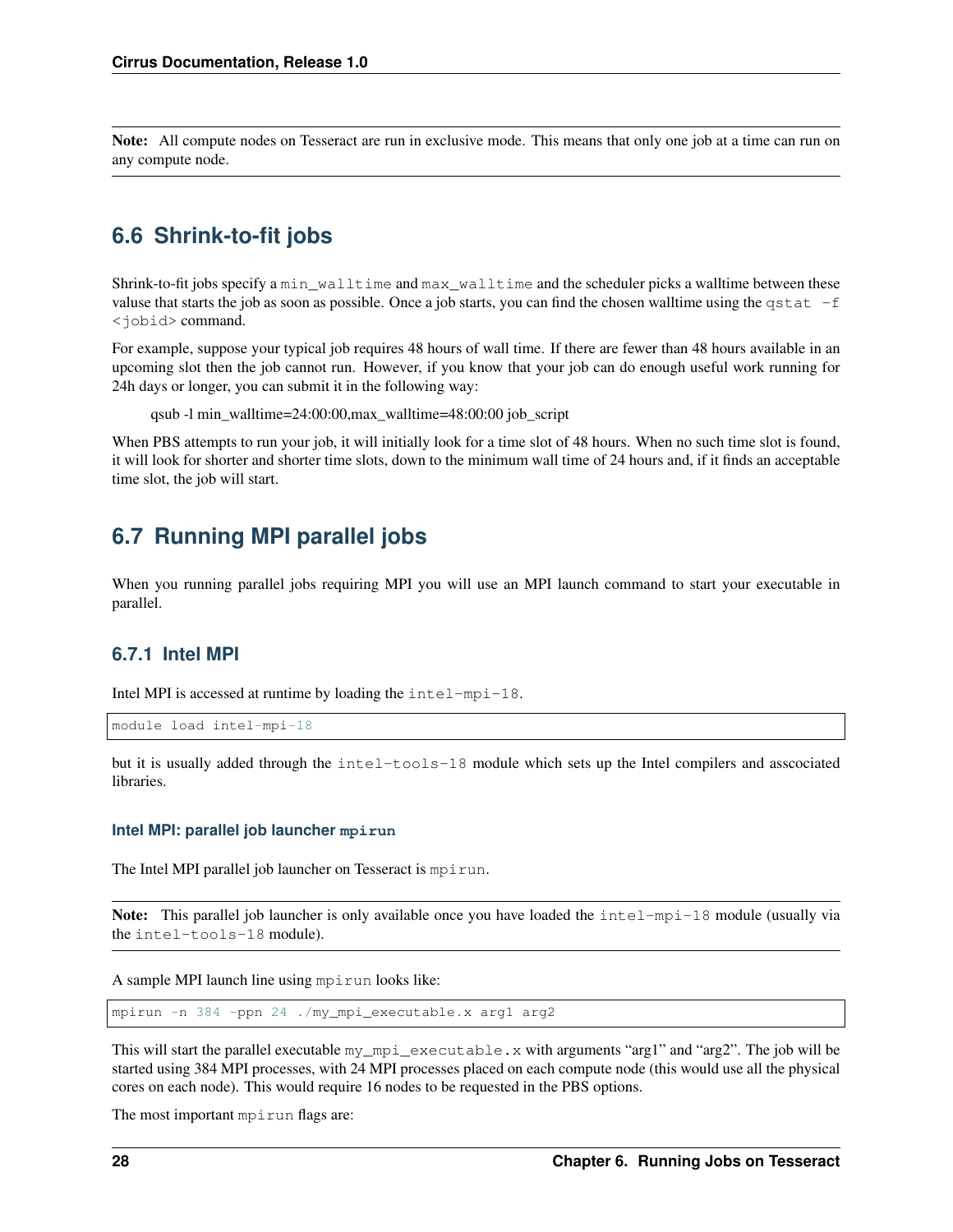- **-n [total number of MPI processes]** Specifies the total number of distributed memory parallel processes (not including shared-memory threads). For pure MPI jobs that use all physical cores this will usually be a multiple of 24. The default on Tesseract is 1.
- **-ppn [parallel processes per node]** Specifies the number of distributed memory parallel processes per node. There is a choice of 1-24 for physical cores on Tesseract compute nodes (1-48 if you are using Hyper-Threading) For pure MPI jobs, the most economic choice is usually to run with "fully-packed" nodes on all physical cores if possible, i.e.  $-ppn 24$ . Running "unpacked" or "underpopulated" (i.e. not using all the physical cores on a node) is useful if you need large amounts of memory per parallel process or you are using more than one shared-memory thread per parallel process.

Documentation on using Intel MPI (including mpirun) can be found online at:

• [Intel MPI Documentation](https://software.intel.com/en-us/articles/intel-mpi-library-documentation)

#### **Intel MPI: running hybrid MPI/OpenMP applications**

If you are running hybrid MPI/OpenMP code using Intel MPI you need to set the I\_MPI\_PIN\_DOMAIN environment variable to omp so that MPI tasks are pinned with enough space for OpenMP threads.

For example, in your job submission script you would use:

```
export I_MPI_PIN_DOMAIN=omp
```
You can then also use the KMP\_AFFINITY enviroment variable to control placement of OpenMP threads. For more information, see:

• [Intel OpenMP Thread Affinity Control](https://software.intel.com/en-us/articles/openmp-thread-affinity-control)

#### **Intel MPI: Process Placement**

By default, MPI processes are placed on nodes in a round-robin format. For example, if you are using 4 nodes, 16 MPI processes in total and have 4 MPI processes per node, you would use the command:

mpirun -n 16 -ppn 4 /path/to/my/exe

the processes would be placed in the following way:

```
MPI process 0: placed on Node 1
MPI process 1: placed on Node 2
MPI process 2: placed on Node 3
MPI process 3: placed on Node 4
MPI process 4: placed on Node 1
MPI process 5: placed on Node 2
MPI process 6: placed on Node 3
MPI process 7: placed on Node 4
MPI process 8: placed on Node 1
...
MPI process 15: placed on Node 4
```
The alternative way to place MPI processes would be to fill one node with processes before moving onto the next node (this is often known as *SMP placement*). This can be achieved within a PBS job on Tesseract by using the  $-f$  flag to pass the node list file explicity. For example:

mpirun -n 16 -ppn 4 -f \$PBS\_NODEFILE /path/to/my/exe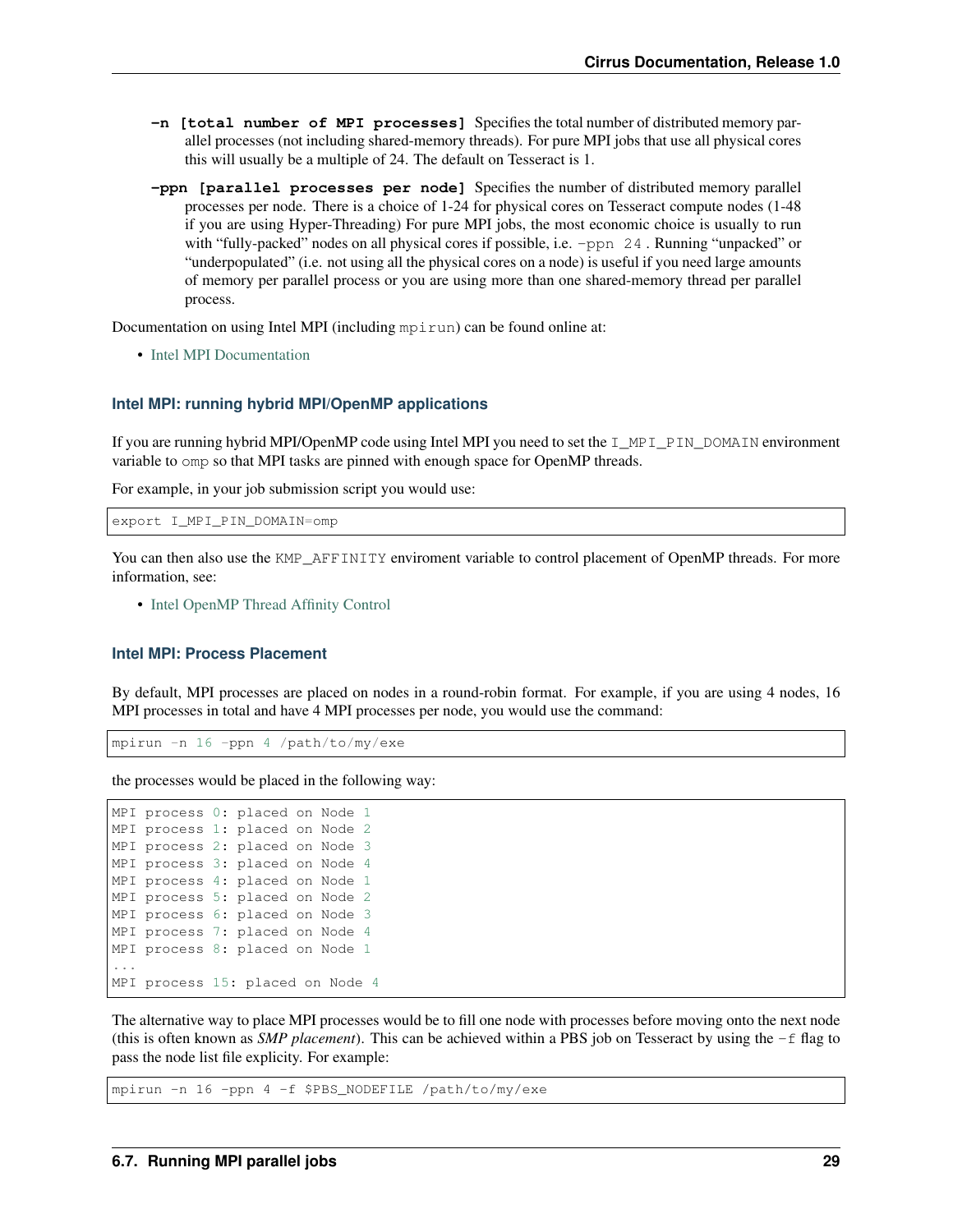The processes would be placed in the following way:

| MPI process 0: placed on Node 1  |  |  |  |
|----------------------------------|--|--|--|
| MPI process 1: placed on Node 1  |  |  |  |
| MPI process 2: placed on Node 1  |  |  |  |
| MPI process 3: placed on Node 1  |  |  |  |
| MPI process 4: placed on Node 2  |  |  |  |
| MPI process 5: placed on Node 2  |  |  |  |
| MPI process 6: placed on Node 2  |  |  |  |
| MPI process 7: placed on Node 2  |  |  |  |
| MPI process 8: placed on Node 3  |  |  |  |
|                                  |  |  |  |
| MPI process 15: placed on Node 4 |  |  |  |

#### **Intel MPI: MPI-IO setup**

If you wish to use MPI-IO with Intel MPI you must set a couple of additional environment variables in your job submission script to tell the MPI library to use the Lustre file system interface. Specifically, you should add the lines:

```
export I_MPI_EXTRA_FILESYSTEM=on
export I_MPI_EXTRA_FILESYSTEM_LIST=lustre
```
after you have loaded the intel-tools-18 module.

If you fail to set these environment variables you may see errors such as:

```
This requires fcntl(2) to be implemented. As of 8/25/2011 it is not. Generic MPICH
Message: File locking failed in
ADIOI_Set_lock(fd 0,cmd F_SETLKW/7,type F_WRLCK/1,whence 0) with return value
FFFFFFFF and errno 26.
- If the file system is NFS, you need to use NFS version 3, ensure that the lockd
daemon is running on all the machines, and mount the directory with the 'noac'
option (no attribute caching).
- If the file system is LUSTRE, ensure that the directory is mounted with the 'flock'
option.
ADIOI_Set_lock:: Function not implemented
ADIOI_Set_lock:offset 0, length 10
application called MPI_Abort(MPI_COMM_WORLD, 1) - process 3
```
### <span id="page-33-0"></span>**6.8 Example parallel MPI job submission scripts**

Example job submssion scripts are included in full below. They are also available via the following links:

- Intel MPI Job: example\_mpi\_impi.bash
- Intel MPI Hybrid MPI/OpenMP Job: example\_hybrid\_impi.bash
- Intel MPI Array MPI Job: example\_array\_impi.bash

#### **6.8.1 Example: Intel MPI job submission script for MPI parallel job**

A simple MPI job submission script to submit a job using 4 compute nodes (maximum of 144 physical cores) for 20 minutes would look like: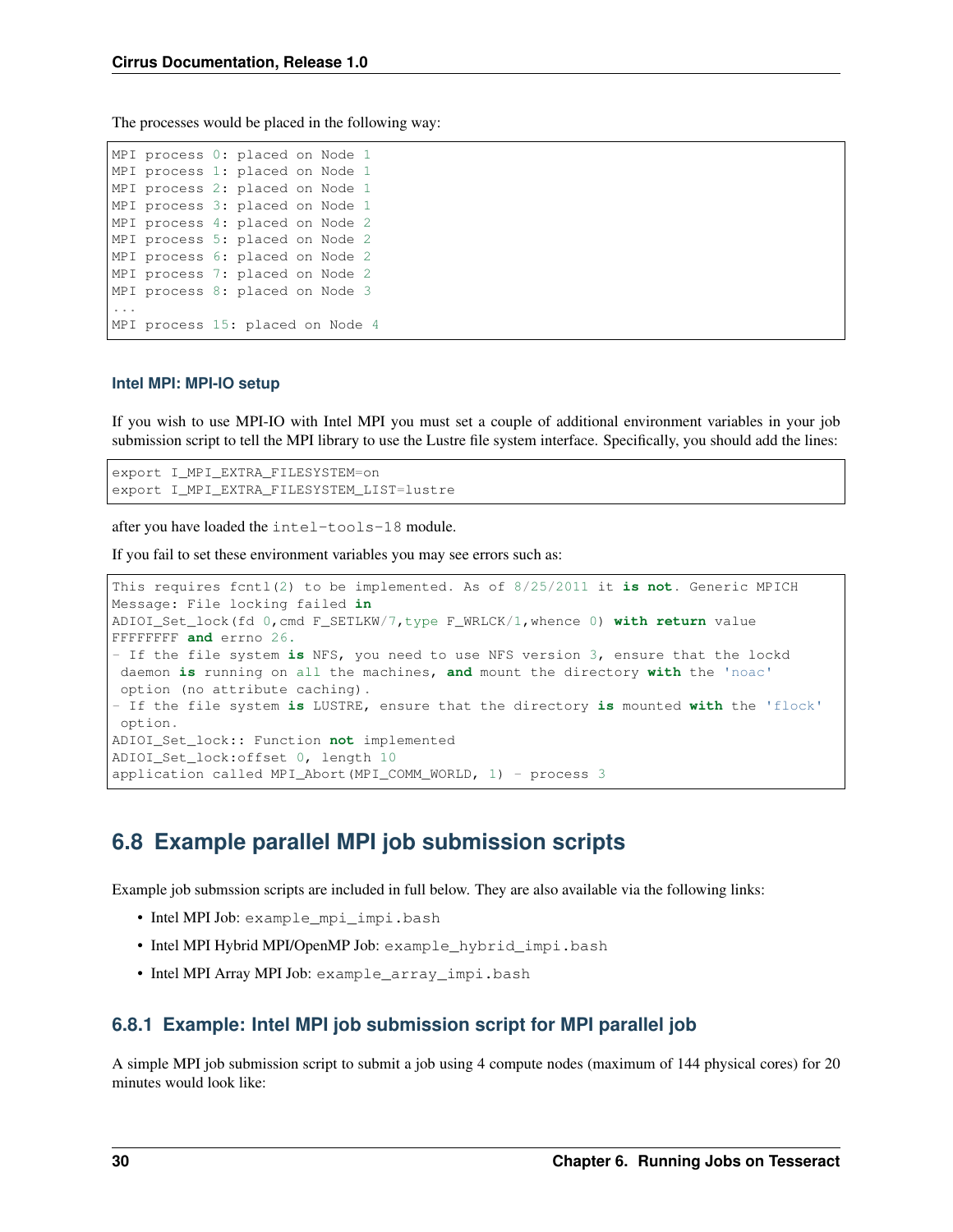```
#!/bin/bash --login
# PBS job options (name, compute nodes, job time)
#PBS -N Example_MPI_Job
# Select 16 full nodes
#PBS -l select=16
#PBS -l walltime=00:20:00
#PBS -l place=scatter
# Replace [budget code] below with your project code (e.g. t01)
#PBS -A [budget code]
# Change to the directory that the job was submitted from
cd $PBS_O_WORKDIR
# Load any required modules
module load intel-tools-18
# Set the number of threads to 1
# This prevents any threaded system libraries from automatically
# using threading.
export OMP_NUM_THREADS=1
# Launch the parallel job
# Using 384 MPI processes and 24 MPI processes per node
mpirun -n 384 -ppn 24 ./my_mpi_executable.x arg1 arg2 > my_stdout.txt 2> my_stderr.txt
```
This will run your executable "my\_mpi\_executable.x" in parallel on 384 MPI processes using 16 nodes (24 cores per node, i.e. not using hyper-threading). PBS will allocate 16 nodes to your job and mpirun will place 24 MPI processes on each node (one per physical core).

See above for a more detailed discussion of the different PBS options

#### **6.8.2 Example: Intel MPI job submission script for MPI+OpenMP (mixed mode) parallel job**

Mixed mode codes that use both MPI (or another distributed memory parallel model) and OpenMP should take care to ensure that the shared memory portion of the process/thread placement does not span more than one node. This means that the number of shared memory threads should be a factor of 12.

In the example below, we are using 16 nodes for 6 hours. There are 32 MPI processes in total and 12 OpenMP threads per MPI process. Note the use of the I\_MPI\_PIN\_DOMAIN environment variable to specify that MPI process placement should leave space for threads.

```
#!/bin/bash --login
# PBS job options (name, compute nodes, job time)
#PBS -N Example_MixedMode_Job
#PBS -l select=16
#PBS -l walltime=6:0:0
#PBS -l place=scatter
# Replace [budget code] below with your project code (e.g. t01)
#PBS -A [budget code]
# Change to the directory that the job was submitted from
```
(continues on next page)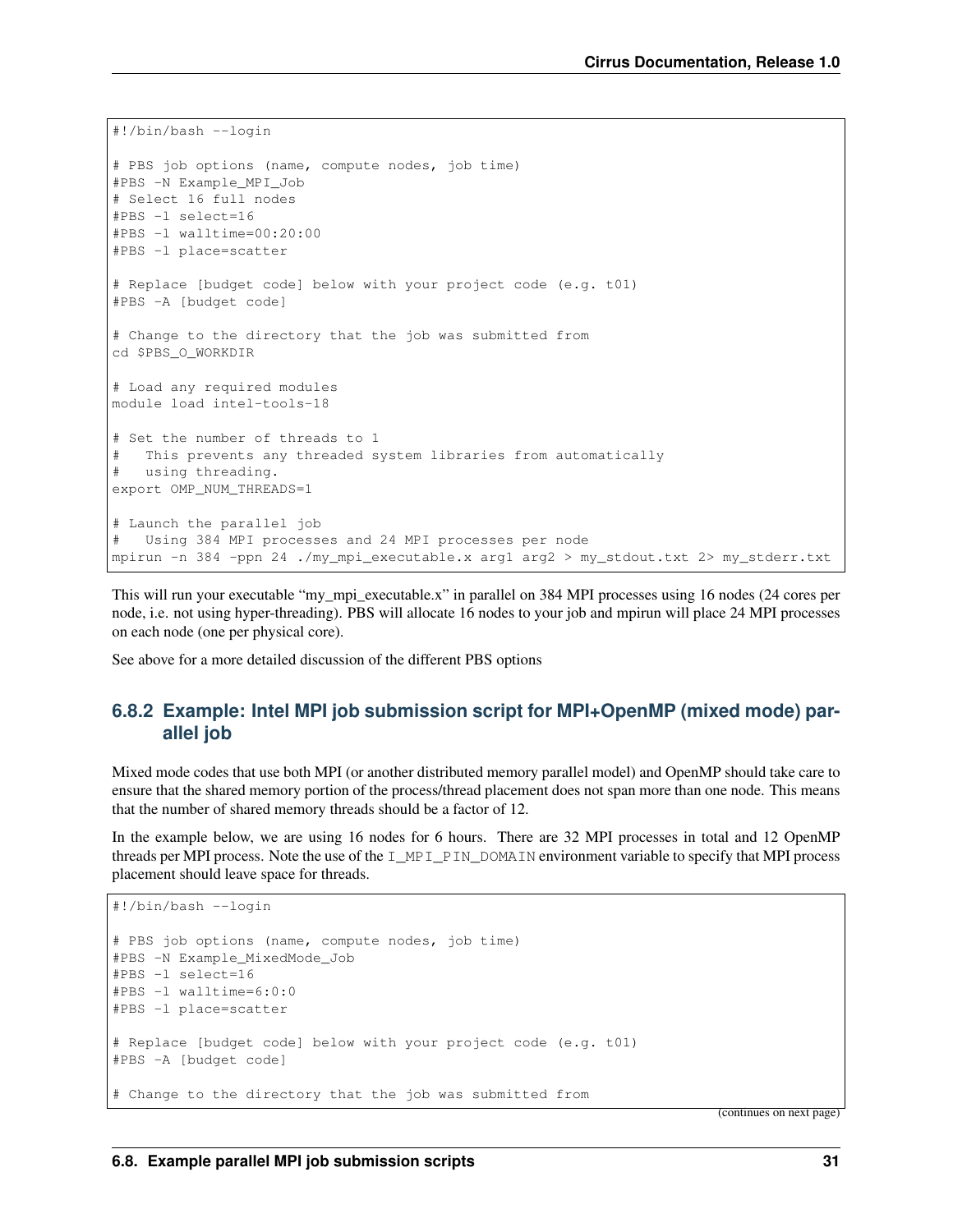(continued from previous page)

```
cd $PBS_O_WORKDIR
# Load any required modules
module load intel-tools-18
# Set the number of threads to 12
  There are 12 OpenMP threads per MPI process
export OMP_NUM_THREADS=12
# Set placement to support hybrid jobs
export I_MPI_PIN_DOMAIN=omp
# Launch the parallel job
   Using 32 MPI processes
# 2 MPI processes per node
# 12 OpenMP threads per MPI process
mpirun -n 32 -ppn 2 ./my_mixed_executable.x arg1 arg2 > my_stdout.txt 2> my_stderr.txt
```
### <span id="page-35-0"></span>**6.9 Interactive Jobs**

When you are developing or debugging code you often want to run many short jobs with a small amount of editing the code between runs. This can be achieved by using the login nodes to run MPI but you may want to test on the compute nodes (e.g. you may want to test running on multiple nodes across the high performance interconnect). One of the best ways to achieve this on Tesseract is to use interactive jobs.

An interactive job allows you to issue mpirun commands directly from the command line without using a job submission script, and to see the output from your program directly in the terminal.

To submit a request for an interactive job reserving 16 nodes (384 physical cores) for 20 minutes you would issue the following qsub command from the command line:

```
qsub -IVl select=16:ncpus=24,walltime=0:20:0 -A [project code]
```
..note :: Unlike non-interactive jobs, you must specify the number of cores you want to use per node by adding *:ncpus=24* to the select statement.

When you submit this job your terminal will display something like:

```
qsub: waiting for job 436.tesseract-services1 to start
```
It may take some time for your interactive job to start. Once it runs you will enter a standard interactive terminal session. Whilst the interactive session lasts you will be able to run parallel jobs on the compute nodes by issuing the mpirun command directly at your command prompt (rememberyou will need to load the intel-tools-18 module before running) using the same syntax as you would inside a job script. The maximum number of cores you can use is limited by the value of select you specify when you submit a request for the interactive job.

If you know you will be doing a lot of intensive debugging you may find it useful to request an interactive session lasting the expected length of your working session, say a full day.

Your session will end when you hit the requested walltime. If you wish to finish before this you should use the  $\epsilon$ xit command.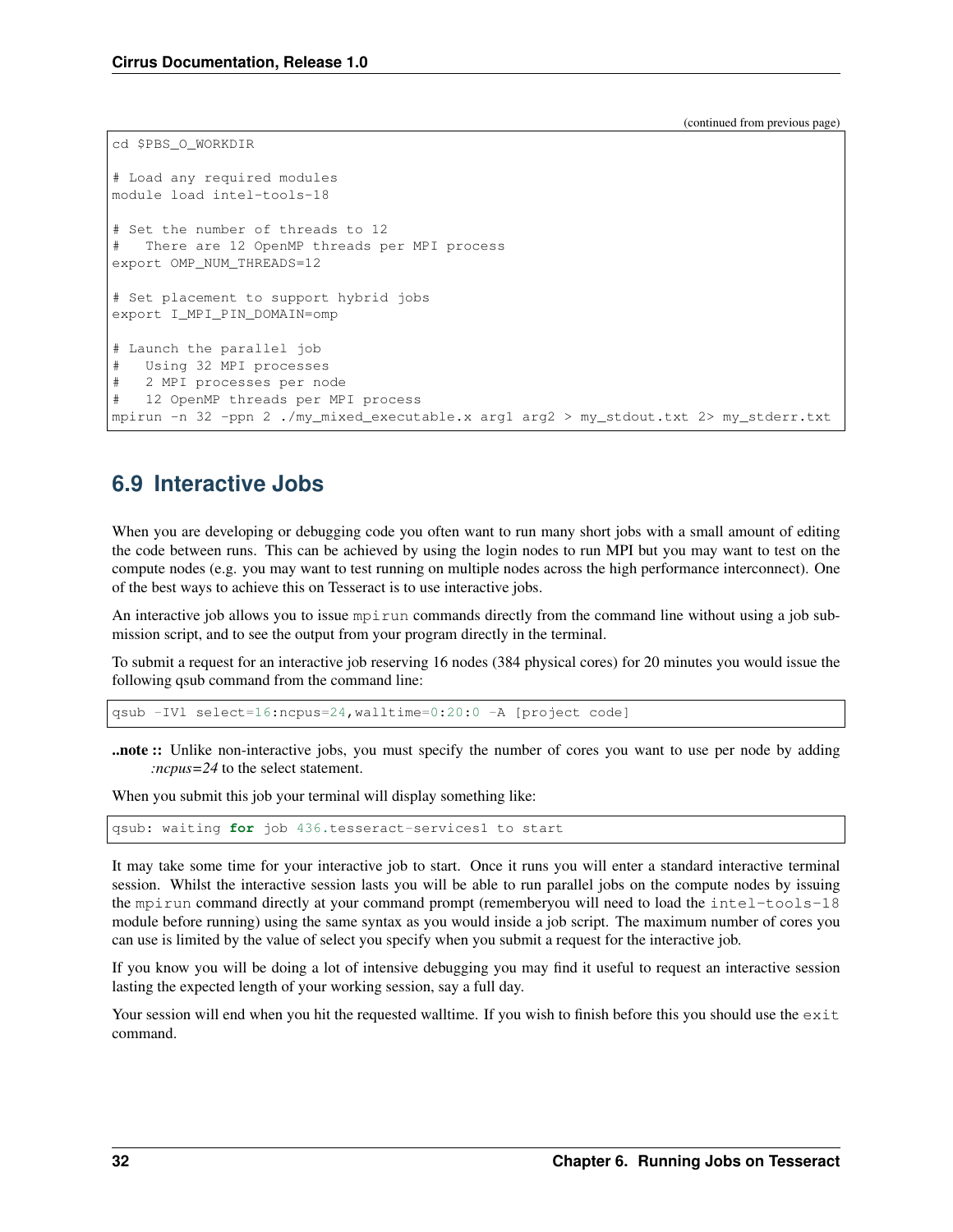### Using the Tesseract GPU Nodes

<span id="page-36-0"></span>Tesseract has eight compute nodes equipped with GPGPU accelerators. This section of the user guide explains how to compile code and submit jobs to the GPU nodes.

Note: The GPU accelerators on Tesseract are only available in TCC (Tesla Compute Cluster) mode and so do not support graphics rendering tasks, only computational tasks.

## <span id="page-36-1"></span>**7.1 Compiling software for the GPU nodes**

#### **7.1.1 CUDA**

[CUDA](https://developer.nvidia.com/cuda-zone) is a parallel computing platform and programming model developed by NVIDIA for general computing on graphical processing units (GPUs).

To use the CUDA toolkit on Tesseract, you should load the *cuda* module:

module load cuda

Once you have loaded the cuda module, you can access the CUDA compiler with the nvcc command.

As well as the CUDA compiler, you will also need a compiler module to support compilation of the host (CPU) code. The CUDA toolkit supports GCC. You should load your chosen compiler module before you compile.

Note: The nvcc compiler currently supports versions of GCC up to 7.x and does not support Intel compilers.

#### **Using CUDA with GCC**

By default, nvcc will use the system version of GCC. We recommend that you load a more recent version of GCC than the system default to support the CUDA compiler, e.g.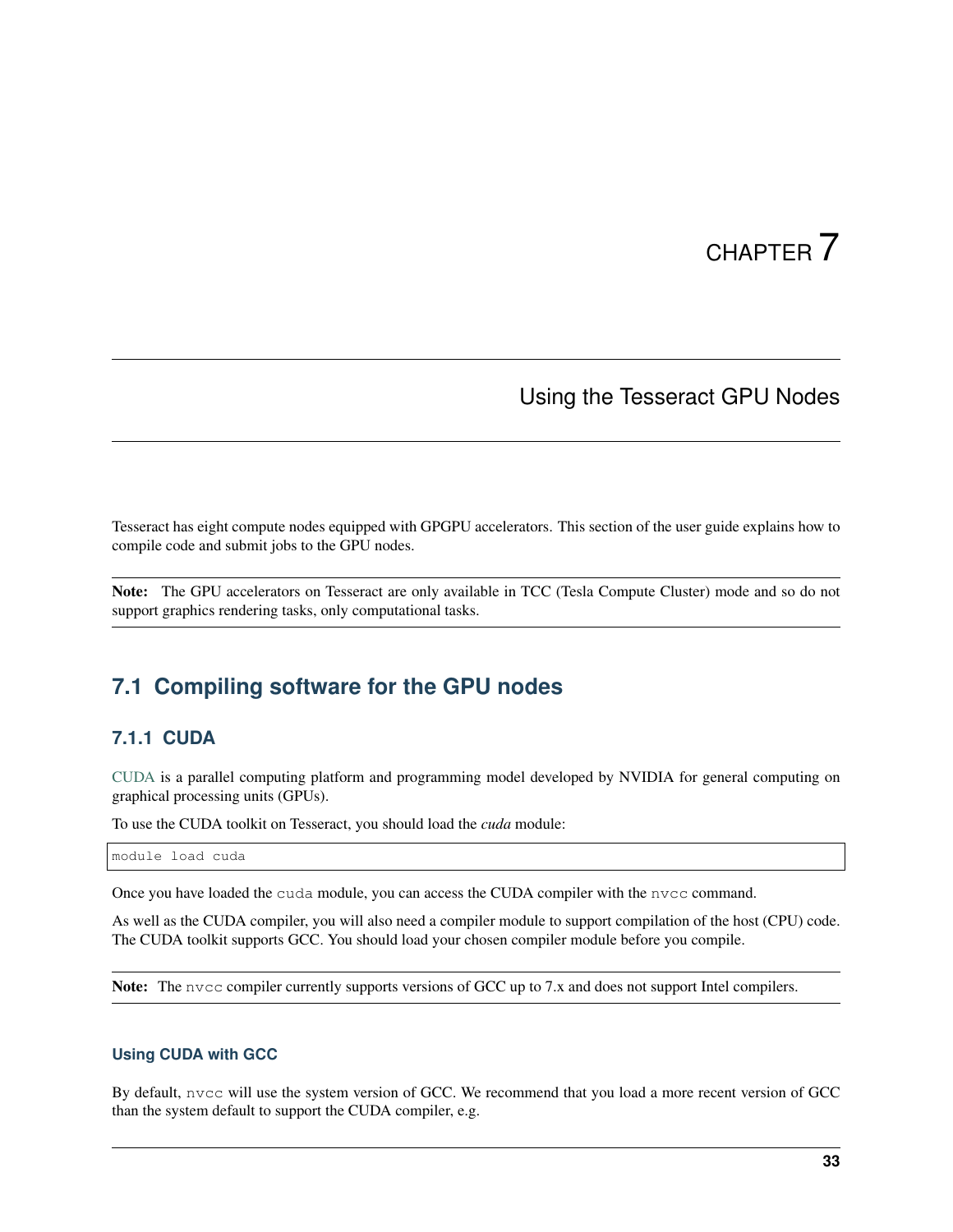module load gcc

You can now use nvcc to compile your source code, e.g.:

```
nvcc -o cuda_test.x cuda_test.cu
```
# <span id="page-37-0"></span>**7.2 Submitting jobs to the GPU nodes**

One additional option is needed in GPU job submission scripts over those in standard jobs:

 $\bullet$  -q QGPU This option is required to submit the job to the gpu queue on Tesseract

Note: GPU compute nodes are only available in exclusive mode. This means your minimum

request ia 1 GPU compute node with 24 CPU cores and 4 V100 GPU accelerators.

#### **7.2.1 Job submission script using multiple GPUs on a single node**

Note: Remember that there are a maximum of 4 GPU accelerators per node and a maximum of 24 CPU cores per node.

A job script that requires 1 GPU compute node (4 GPU accelerators and 24 CPU cores) for 20 minutes could look like:

```
#!/bin/bash
#
#PBS -N cuda_test
#PBS -q QGPU
#PBS -l select=1
#PBS -l walltime=0:20:0
# Budget: change 't01' to your budget code
#PBS -A t01
# Load the required modules
module load cuda
module load gcc
cd $PBS_O_WORKDIR
./cuda_test.x
```
The line  $#PBS -1$  select = 1 requests 1 node and the line  $#PBS -q$  QGPU requests GPU compute nodes.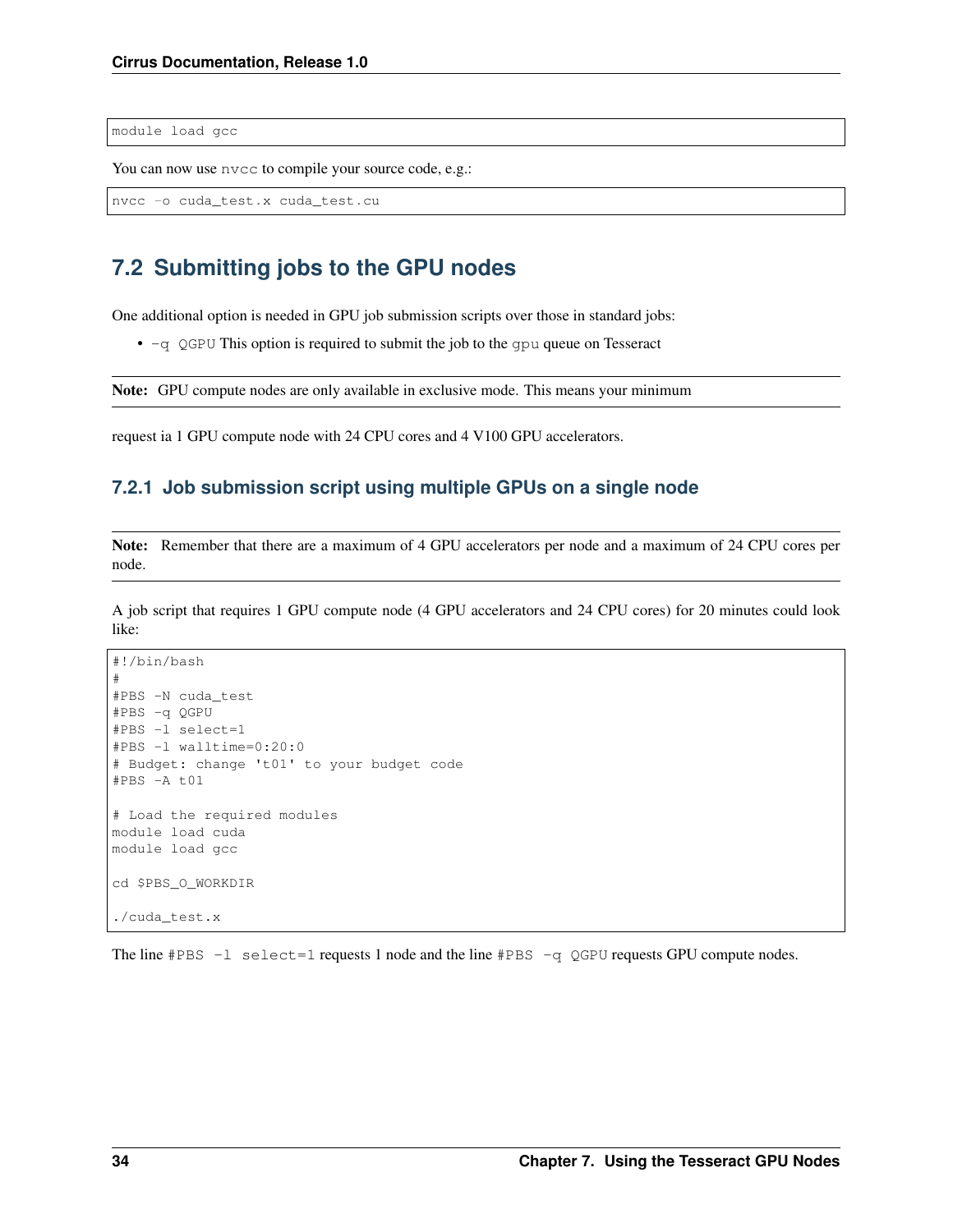## References and further reading

### <span id="page-38-1"></span><span id="page-38-0"></span>**8.1 Online Documentation and Resources**

- GNU compiler online documentation: <http://gcc.gnu.org/onlinedocs/>
- MPI Home pages: <http://www-unix.mcs.anl.gov/mpi/>
- Free MPI implementation useful for testing: <http://www.open-mpi.org/software/ompi/v1.2/>
- Various HPC Workshops by NCCS: <http://www.nccs.gov/user-support/training-education/workshop-archives/>
- An HPC tutorial: <http://www.llnl.gov/computing/hpc/training/>
- An MPI tutorial: <http://www-unix.mcs.anl.gov/mpi/tutorial/gropp/talk.html>
- HPC tutorials by NCSA <http://www.citutor.org/login.html>

# <span id="page-38-2"></span>**8.2 MPI programming**

- MPI: The Complete Reference. Snir, Otto, Huss-Lederman, Walker and Dongarra. MIT Press. ISBN 0 262 69184 1
- MPI: The Complete Reference, volume 2. Gropp et al. MIT Press. ISBN 0262571234
- Using MPI. Gropp, Lusk, Skjellum. MIT Press. ISBN 0 262 57104 8

### <span id="page-38-3"></span>**8.3 OpenMP programming**

• Parallel Programming in OpenMP. Chandra, Kohr, Menon, Dagum, Maydan, McDonald. Morgan Kaufmann. ISBN: 1558606718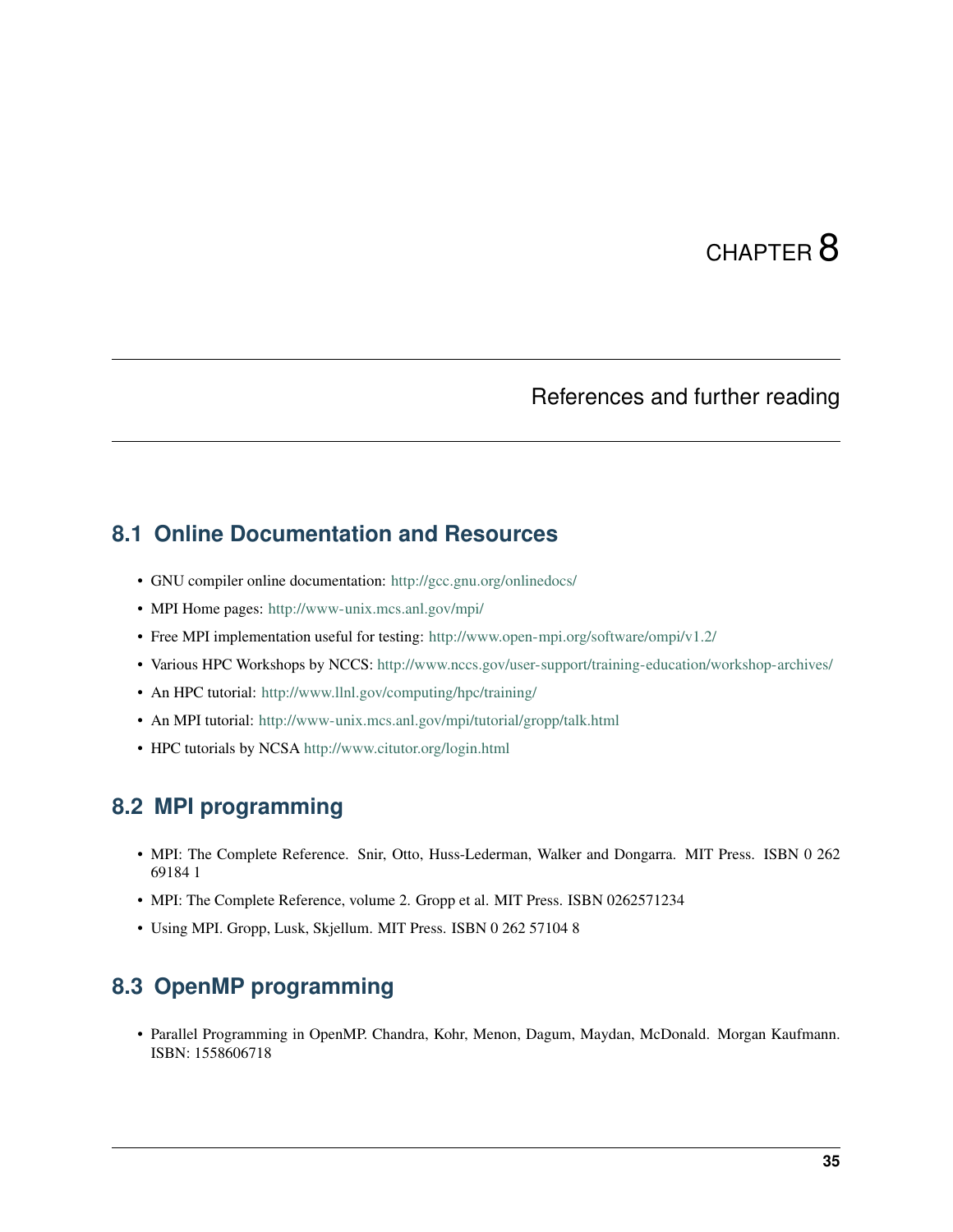# <span id="page-39-0"></span>**8.4 Parallel programming**

- Practical Parallel Programming. Gregory V. Wilson. MIT Press. ISBN 0 262 23186 7
- Designing and Building Parallel Programs. Ian Foster. Addison-Wesley. ISBN 0 201 57594 9 [http://www.mcs.](http://www.mcs.anl.gov/dbpp/) [anl.gov/dbpp/](http://www.mcs.anl.gov/dbpp/)
- Parallel Computing Works! Roy D. Williams, Paul C. Messina (Editor), Geoffrey Fox (Editor), Mark Fox Morgan Kaufmann Publishers; ISBN: 1558602534
- Parallel programming with MPI. Peter S. Pancheco. The complete set of C and Fortran example programs for this book are available at: <http://www.cs.usfca.edu/mpi>

# <span id="page-39-1"></span>**8.5 Programming languages**

- Fortran90/95 Explained. Metcalf and Reid. Oxford Science Publications. ISBN 0 19 851888 9
- Fortran 90 Programming. Ellis, Philips, Lahey. Addison-Wesley. ISBN 0-201-54446-6
- Programmers Guide to Fortran90. Brainerd, Goldberg, Adams. Unicomp. ISBN 0-07-000248-7
- The High Performance Fortran Handbook. Koelbel, Loveman, Schreiber, Steele, Zosel. ISBN 0-262-11185-3 / 0-262-61094-9
- Parallel Programming using C++. G.V.Wilson and P Lu. MIT Press. ISBN 0 262 73118 5

# <span id="page-39-2"></span>**8.6 Programming skills**

- Debugging and Performance Tuning for Parallel Computing Systems, Simmons et al.
- Foundations of Parallel Programming, A Machine-independent Approach, Lewis.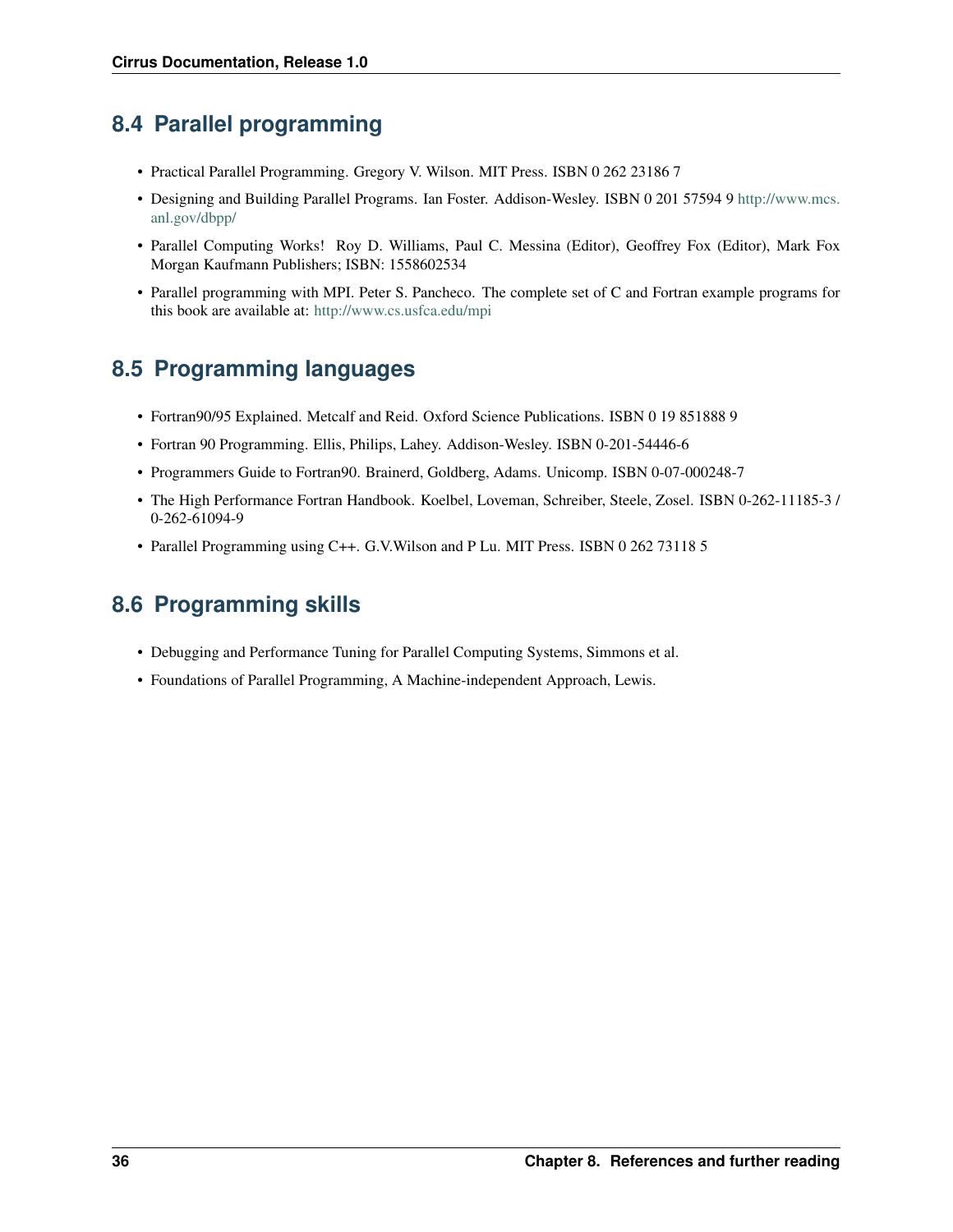## Intel MKL: BLAS, LAPACK, ScaLAPACK

<span id="page-40-0"></span>The Intel MKL libraries contain a variety of optimised numerical libraries including BLAS, LAPACK, and ScaLA-PACK.

### <span id="page-40-1"></span>**9.1 Intel Compilers**

#### **9.1.1 BLAS and LAPACK**

To use MKL libraries with the Intel compilers you first need to load the Intel tools module:

module load intel-tools-18

To include MKL you specify the -mkl option on your compile and link lines. For example, to compile a single source file, Fortran program with MKL you could use:

```
ifort -c -mkl -o lapack_prb.o lapack_prb.f90
ifort -mkl -o lapack_prb.x lapack_prb.o
```
The -mkl flag without any options builds against the threaded version of MKL. If you wish to build against the serial version of MKL, you would use -mkl=sequential.

#### **9.1.2 ScaLAPACK**

The distributed memory linear algebra routines in ScaLAPACK require MPI in addition to the compilers and MKL libraries.

module load intel-tools-18

Once you have the modules loaded you need to specify -mkl=cluster to build against the MPI parallel version of MKL (including BLACS and ScaLAPACK). Remember to use the MPI versions of the compilers: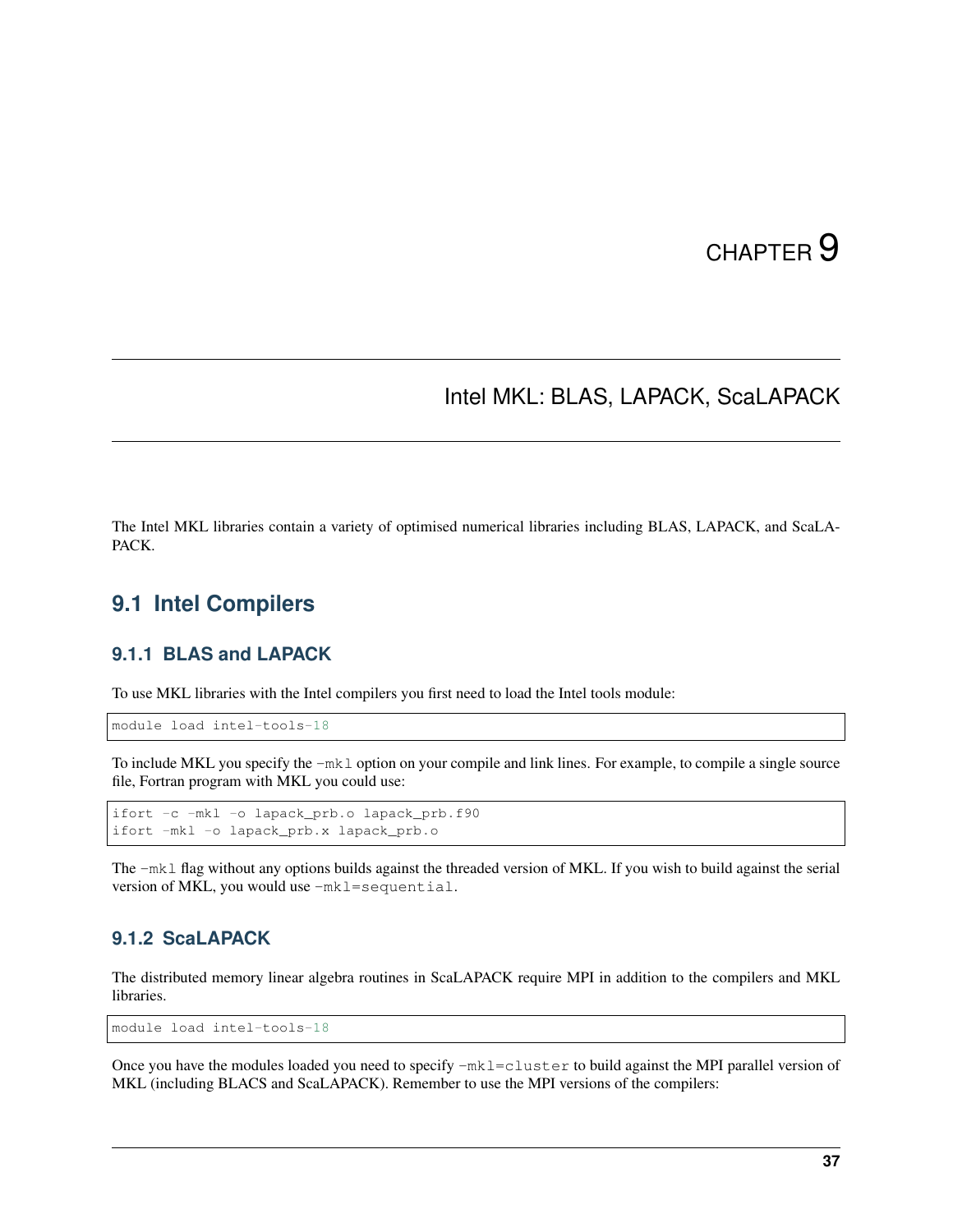```
mpiifort -c -mkl=cluster -o linsolve.o linsolve.f90
mpiifort -mkl=cluster -o linsolve.x linsolve.o
```
# <span id="page-41-0"></span>**9.2 GNU Compiler**

#### **9.2.1 BLAS and LAPACK**

To use MKL libraries with the GNU compiler you first need to load the Intel tools module:

module load intel-tools-18

To include MKL you need to explicitly link against the MKL libraries. For example, to compile a single source file, Fortran program with MKL you could use:

```
gfortran -c -o lapack_prb.o lapack_prb.f90
gfortran -o lapack_prb.x lapack_prb.o -L$MKLROOT/lib/intel64 -lmkl_gf_lp64 -lmkl_core
˓→-lmkl_sequential
```
This will build against the serial version of MKL, to build against the threaded version use:

```
gfortran -c -o lapack_prb.o lapack_prb.f90
gfortran -fopenmp -o lapack_prb.x lapack_prb.o -L$MKLROOT/lib/intel64 -lmkl_gf_lp64 -
˓→lmkl_core -lmkl_gnu_thread
```
### **9.2.2 ScaLAPACK**

The distributed memory linear algebra routines in ScaLAPACK require MPI in addition to the compilers and MKL libraries.

module load intel-tools-18

Once you have the modules loaded you need to link against two additional libraries to include ScaLAPACK. Remember to use the MPI versions of the compilers for GCC:

```
mpif90 -c -o linsolve.o linsolve.f90
mpif90 -o linsolve.x linsolve.o -L${MKLROOT}/lib/intel64 -lmkl_scalapack_lp64 -lmkl_
˓→intel_lp64 -lmkl_sequential -lmkl_core -lmkl_blacs_intelmpi_lp64 -lpthread -lm -ldl
```
#### **9.2.3 ILP vs LP libraries**

If you look in the *\$MKLROOT/lib/intel64* directory then you will see ILP and LP libraries, in the above we were linking against the LP libraries and you can choose either. ILP use a 64 bit integer type, whereas LP use a 32 bit integer type. For very large arrays then ILP is the best choice (as it can index far more data), but there are some limitations. For more information [see the Intel documentation here.](https://software.intel.com/en-us/node/528682)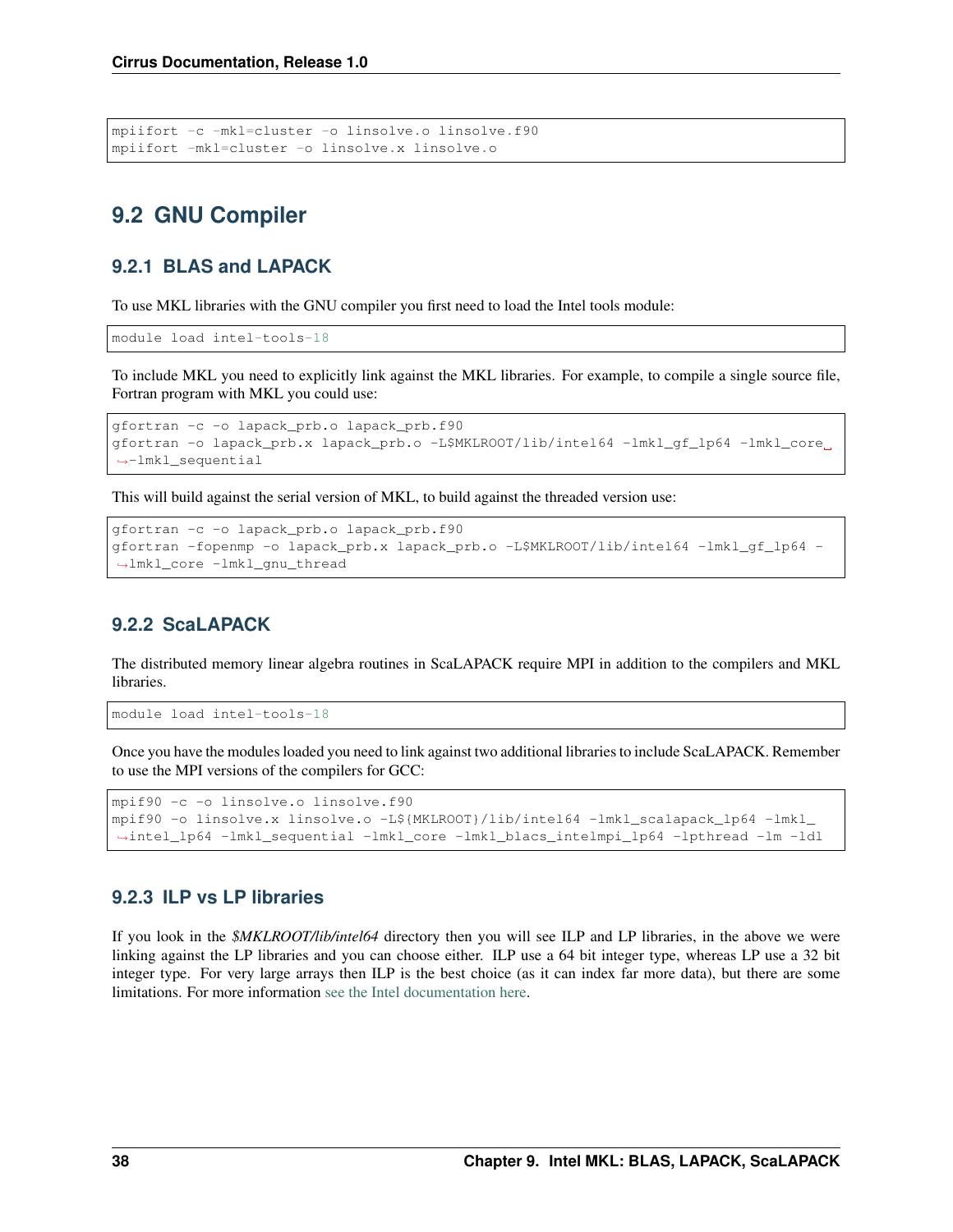### Terms and Conditions of Access

<span id="page-42-0"></span>These Terms and Conditions of Access are presented to each user when they register. We anticipate that they will change rarely, if at all. Note that the Terms and Conditions include an undertaking to observe the Code of Conduct. It also includes an agreement to the Service processing the user's personal data; in return, the Service undertakes to follow the *[Personal Data and Privacy Policy](#page-44-0)*.

Access to Tesseract is also subject to abiding by the University of Edinburgh Computing Regulations and Security Policy:

- [University of Edinburgh Computing Regulations](http://www.ed.ac.uk/information-services/about/policies-and-regulations/computing-regulations)
- [University of Edinburgh Security Policy](http://www.ed.ac.uk/information-services/about/policies-and-regulations/security-policies/security-policy)

### <span id="page-42-1"></span>**10.1 You agree:**

- only to use the service for the purposes for which you were given access, for example as specified in your research project's grant award
- not to disrupt the working of the service, for example by knowingly introducing malicious software into it, nor to try to breach its security or use resources which aren't assigned to you
- not to interfere with other users' work, corrupt their data or invade their privacy
- not to infringe copyright or other intellectual property rights
- not to take data from any database or dataset without the explicit or implied permission of its owner
- not to use another person's account, nor to let other people use your accounts, except by agreement with us;
- to keep your SAFE and machine passwords confidential, and to inform us if someone else learns any of them or if you become aware that the security of our systems is compromised in any way
- not to misuse the Internet, for example by sending spam or malicious software, by pretending to be someone else or by doing anything that might hinder or prevent someone else from using the Internet legitimately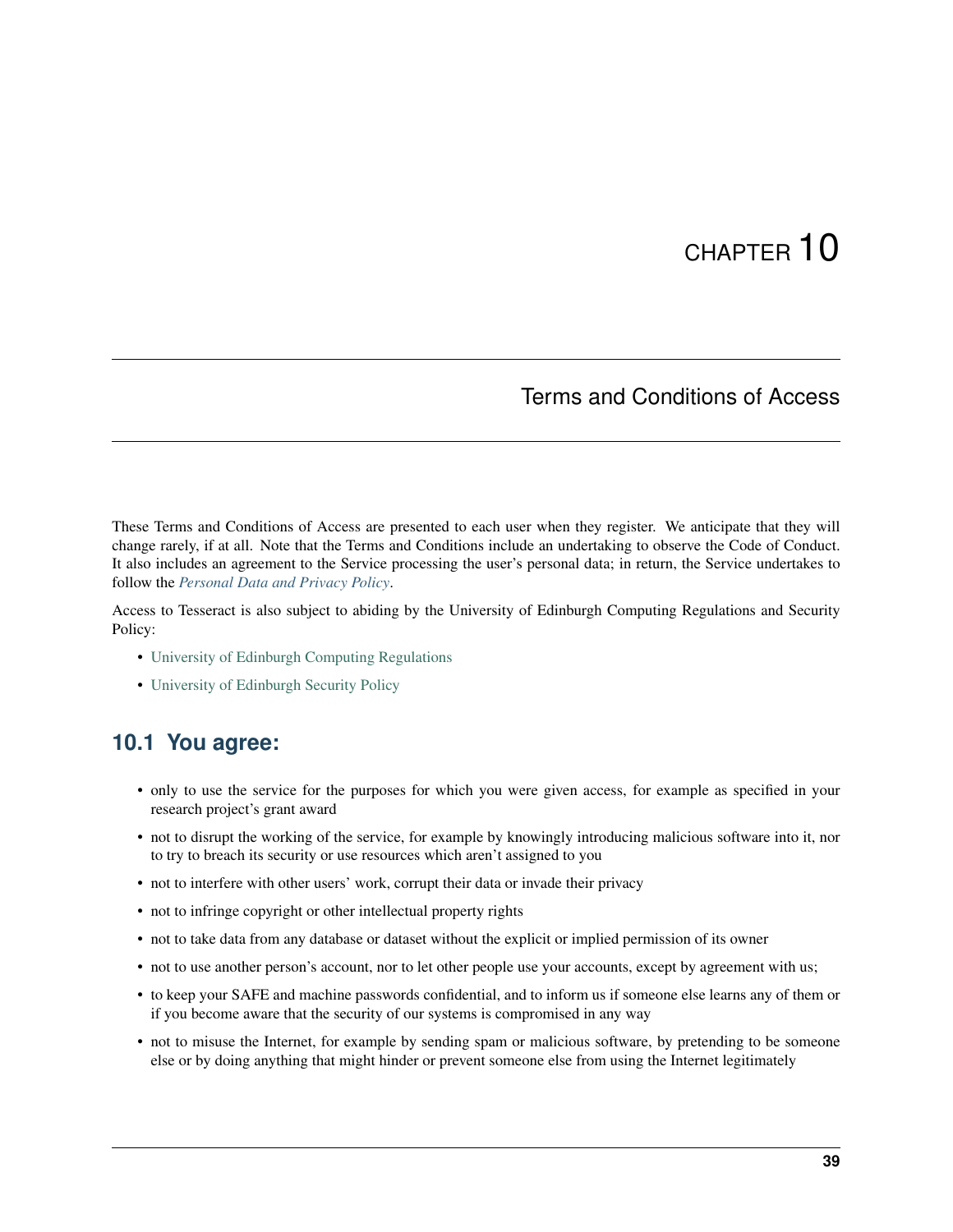- not to use the service for illegal or immoral purposes, such as theft, fraud, drug-trafficking, money-laundering, terrorism, pornography, violence, cruelty, incitement to racial hatred, prostitution, paedophilia, or for offensive, obscene, abusive, menacing, defamatory or insulting behaviour
- to observe the [JANET Acceptable Use Policy](https://community.ja.net/library/acceptable-use-policy)
- to comply with any special conditions that may apply to particular software packages

# <span id="page-43-0"></span>**10.2 We agree:**

- as far as we reasonably can, to provide a 24-hour service as described at [<http://tesseract-dirac.readthedocs.io>,](http://tesseract-dirac.readthedocs.io/) it being understood that there will be times when the service is unavailable, for example as a result of unexpected failures, maintenance work or upgrades
- to take reasonable steps to protect your data from being lost or corrupted.
- to protect the security and privacy of the data we hold about you, as described in our *[Personal Data and Privacy](#page-44-0) [Policy](#page-44-0)*
- that we will acquire no intellectual property rights over your software and data
- to respond promptly to any complaints or suggestions you make about the service

# <span id="page-43-1"></span>**10.3 You accept:**

- that the service is provided "as is" and we can't guarantee 100% perfection. In legal terms, this means that we are excluding all warranties and conditions applying to the service, including those implied by law. What is this?. We are not liable if things go wrong and you suffer damage as a result, although if our negligence results in anyone's death or personal injury we do not limit or exclude our liability for that.
- that you are responsible for your use of any advice or information we may give you. We will take reasonable steps to ensure that it's true and useful, but we can't guarantee this. In legal terms, this means that we expressly disclaim any and all liability for all representations, statements, conditions or warranties to that or any other effect except to the extent that such liability may not be lawfully excluded.
- that we may make changes in the service
- that we will use the personal details which you supply to us, together with records of your use of the service, as described in our *[Personal Data and Privacy Policy](#page-44-0)*
- that we may suspend your access to the service and discuss this with your PI if it seems to us that you are breaking these Terms and Conditions; that if it is necessary to protect the service or other users' work or data, we can halt the execution of any program which you start; and that we have the right to close your accounts
- that you alone are responsible for what you do when using the service. If you break the law you alone must answer for it, and if you cause damage to anyone else, you alone are liable, not us
- that you will acquire no intellectual property rights over the software or any information we provide
- that the use of the service by nationals of certain countries is controlled by special regulations laid down by the UK Government in connection with the [Wassenaar Arrangement](http://www.wassenaar.org/index.html)
- that we may make reasonable changes to these Terms and Conditions at any time, and, once we have posted those changes on our website, the new version will then apply to you

These Terms and Conditions are governed by the laws of Scotland and the Scottish courts.

If you have any questions about these Terms and Conditions, please mail the [DiRAC Helpdesk.](mailto:dirac-support@epcc.ed.ac.uk)